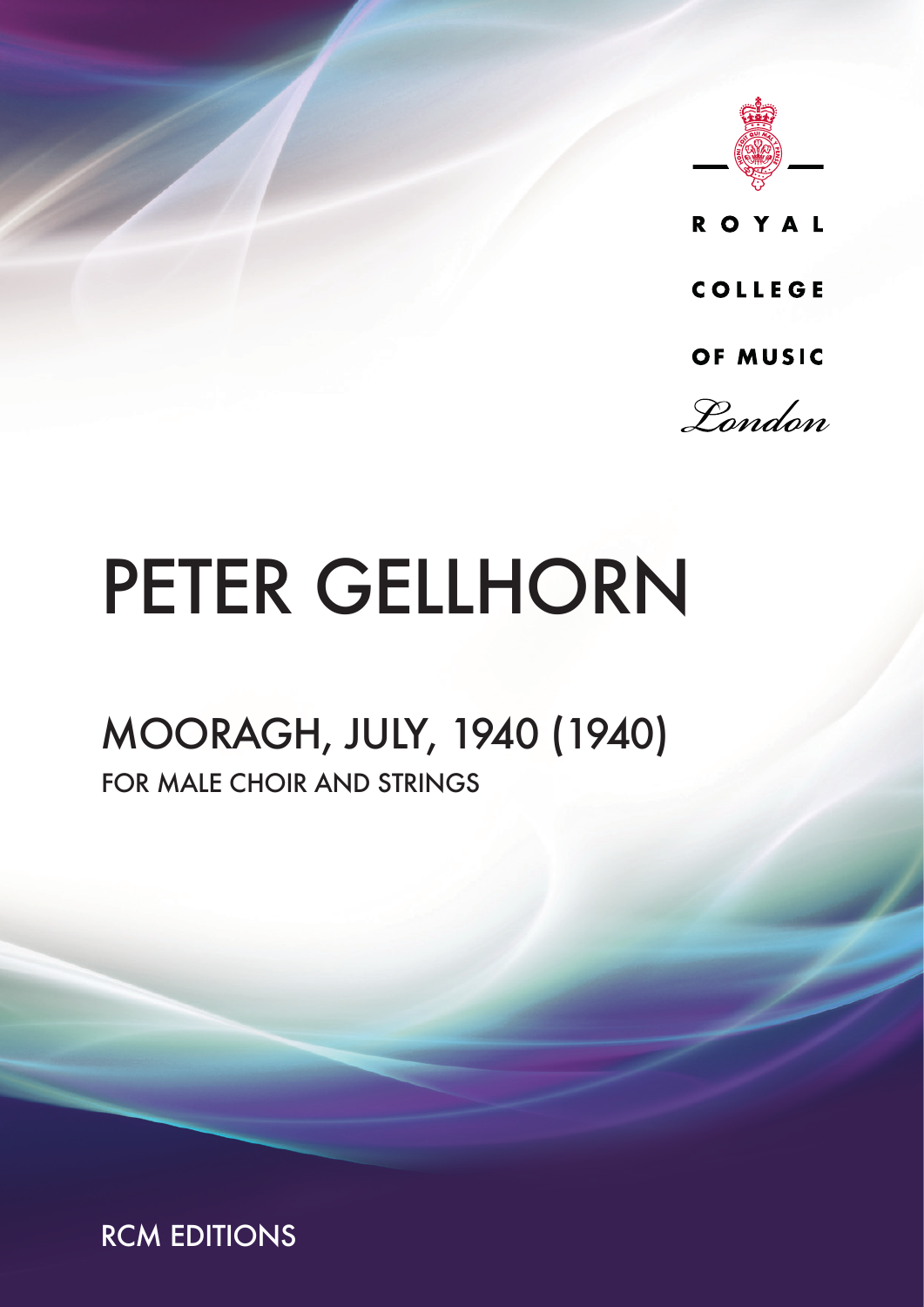## About RCM Editions

RCM Editions are performing editions of works. They have been created to support College performances, recordings and research. They are published to bring the works to a wider public.

## About the Peter Gellhorn Project

This edition was created as part of the AHRC-funded Cultural Engagement Project "Exile Estates – Music Restitution: The Musical Legacy of Conductor/Composer Peter Gellhorn", in collaboration with the International Centre for Suppressed Music (ICSM) and the Jewish Music Institute (JMI).

Project supervisor: Norbert Meyn

Cultural Engagement Fellow: Dr. Terence Curran

Advisor (ICSM): Professor Erik Levi

General Editor: Dr. Bruno Bower

Assistant Editors: Catherine Cheung, Lison Favard, Ray Leung, Piyawat Louilarpprasert, Tim Maryon, Randall Scotting.

© 2016 Royal College of Music, London (graphic rights only), and Mary, Barbara, Martin and Philip Gellhorn. All rights reserved.

This RCM Edition is supported by:



Arts & Humanities

We would also like to acknowledge the support of the British Library in providing access to its collection of Peter Gellhorn's papers.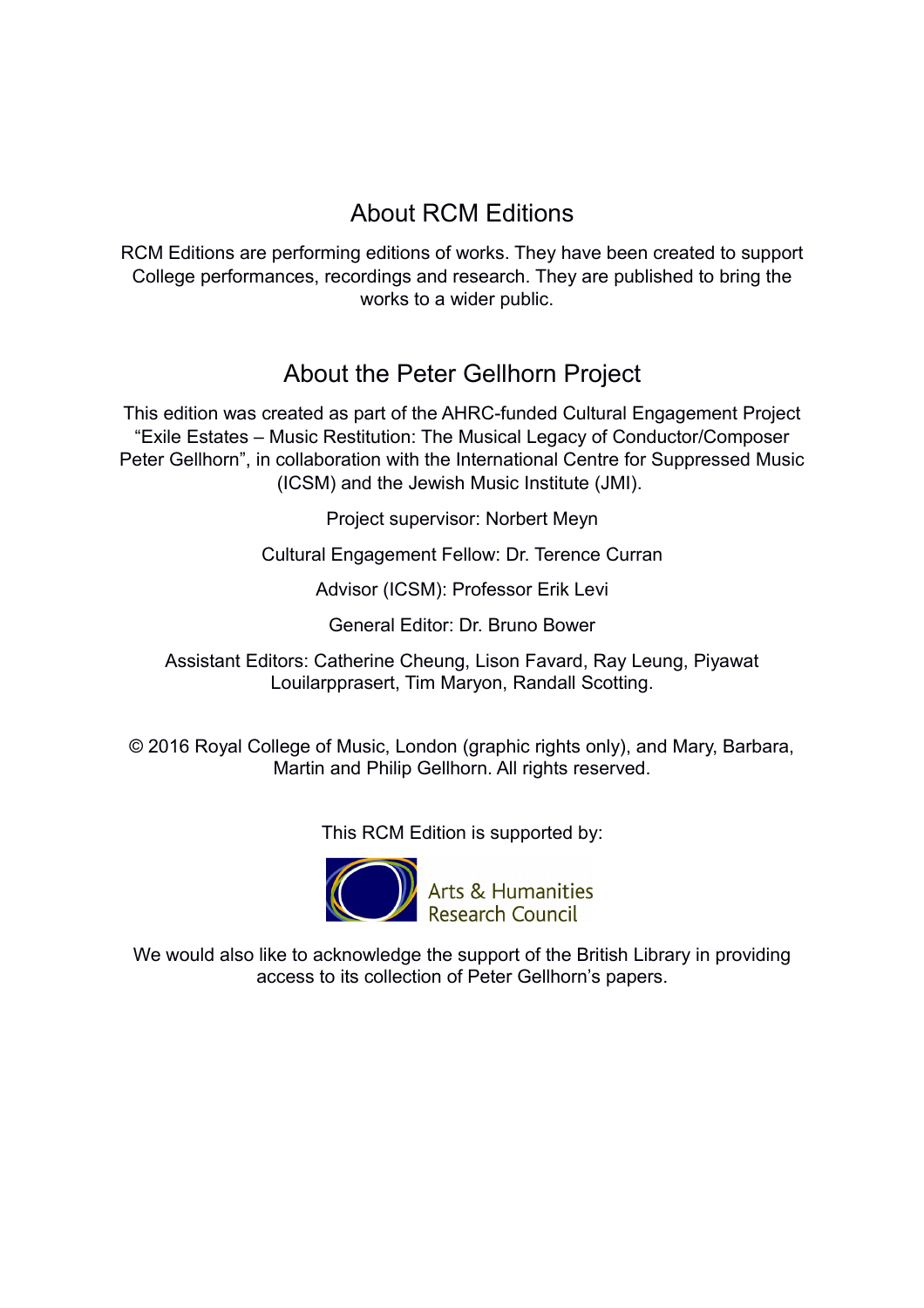## Preface

*In this camp [...] one has nothing substantial to complain of except having to be here. There are several pianos, of which one will do for recitals, and I have given quite a few, alone and with string players. Since I came here I wrote a piece for male choir and strings, two studies for violin alone, and two pieces for strings without Double Bass*. 1

In May and June 1940, the British government introduced a policy of mass internment of 'enemy aliens' in the UK. $2$  These included many who had fled Nazi oppression in Germany and Austria and found refuge in Britain. Many of them, including Peter Gellhorn, were sent to internment camps on the Isle of Man. There, in Mooragh Camp, Gellhorn met many fellow musicians including Hans Keller, Paul Hamburger, and Ferdinand Rauter. The latter, after his release, enlisted prominent figures including Sir George Dyson (Director of the Royal College of Music) and Ralph Vaughan-Williams to help secure the release of fellow internees.<sup>3</sup>

*I had a letter from Vaughan Williams saying his committee had recommended me to the [Home Office] for release in the last week of November, and therefore the monotony of this life is not only broken, but rather shattered by the constant ups and downs of expectations which raise you to a tense pitch by about 11am, and then you drop again for the day, because by that time all the new releases have been announced*. 4

It is very likely that *Mooragh* is the piece for male choir and strings referred to in Gellhorn's letter. We know that he conducted a male choir in the camp, and the piece, dated August 1940, was most likely written for it. The piece can be performed by a male choir with a string orchestra or by four vocal soloists with a string quartet and (if available) a double bass.

The poem *Mooragh* by F. F. Bieber was first published in the camp newsletter, the *Mooragh Times* in August 1940 and then again in October 1940 in a collected volume of poems by internees, published under the title *Stimmen hinter Stacheldraht* [*Voices behind Barbed Wire*].<sup>5</sup>

With so many artists and intellectuals together in such a confined space it was not surprising that so much creative activity took place. Gellhorn stated that while in Mooragh internment camp he taught music, directed choirs and ensembles, and 'gave more recitals than ever in my life', as well as finding time for composition. He was eventually released on 21 January 1941.<sup>6</sup>

Dr. Terence Curran and Norbert Meyn

References:

1. Gellhorn, P. (1940-1943). Letter to Priaulx Rainier, 26 November 1940. *IPR/3/27 – letters from Hans [Peter] Gellhorn to Priaulx Rainier.* Royal Academy of Music Library. London.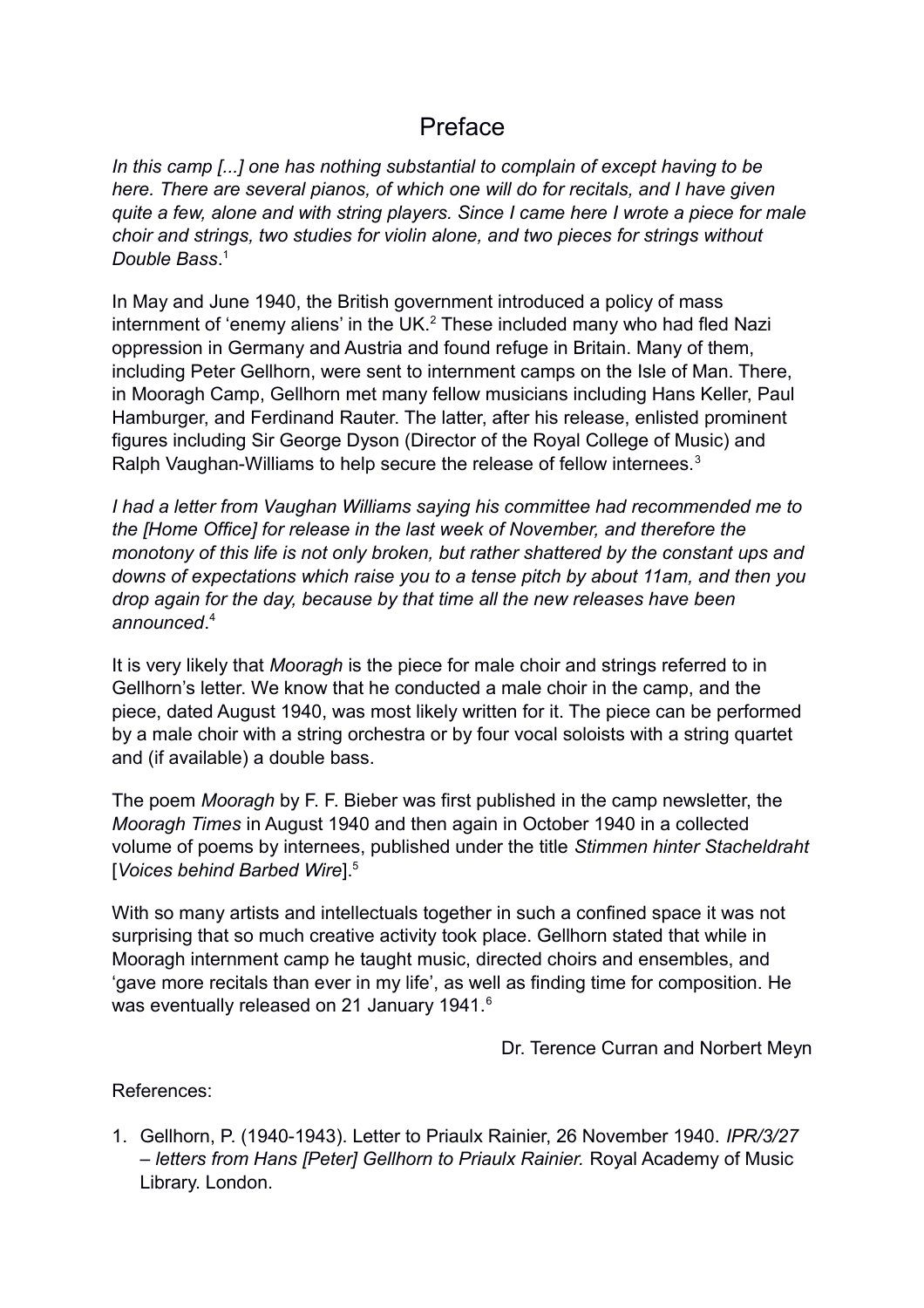- 2. Dove, R. (2014). 'Most Regrettable and Deplorable Things have Happened': Britain's Internment of Enemy Aliens in 1940. In H. Gál, *Music behind barbed wire: a diary of summer 1940* (pp. 28-40). London: Toccata Press.
- 3. Rauter, Ferdinand, "Die Gründung der Anglo-Austrian Music Society" (The foundation of the Anglo-Austrian Music Society), unpublished essay, Ferdinand Rauter Archive, Music and Migration Collection, University of Salzburg.
- 4. Gellhorn, P. (1940-1943). Letter to Priaulx Rainier, 23 December 1940. *IPR/3/27 – letters from Hans [Peter] Gellhorn to Priaulx Rainier*. Royal Academy of Music Library. London.
- 5. Internierten des Mooragh Camp (Ed.). (1940). *Stimmen hinter Stacheldraht* [*Voices behind Barbed Wire*]. Ramsey, Isle of Man: Mooragh Camp.
- 6. Gellhorn, P. (2002). Interview by Geraldine Auerbach, Martin Anderson, and Betty Sagon Collick, 9 January 2002 [Video]. London: International Centre for Suppressed Music [Copy of video donated to Royal College of Music Library]. Excerpt available at: https://www.youtube.com/watch? v=8wI\_SUsIa7A&feature=youtu.be

## Editorial Statement

A collection of Peter Gellhorn's papers, including autograph manuscripts for all of his extant compositions, was donated to the British Library on  $30<sup>th</sup>$  April 2010 and  $20<sup>th</sup>$ July 2011 as Music Deposit 2010/15. The official reference for the collection is now MS Mus. 1800, and a complete catalogue can be found at www.petergellhorn.com /sheet-music. Alongside sketches and drafts, the composition manuscripts include a number of autograph fair copies, written in ink, clearly notated, and with few corrections, suggesting that Gellhorn intended them to be regarded as authoritative. It has therefore been possible to make urtext editions of these works, accurately conveying Gellhorn's intentions. Some minor corrections and changes to formatting have been made so that the scores are ready for use by performers, in keeping with the ethos of the RCM Editions. On a similar basis, any specific modifications are outlined in the preface to each work, rather than using editorial brackets in the score, in order to reduce clutter on the page and to ensure easy reading. For an overarching outline of the approach to transcription, see "The Peter Gellhorn Edition: General Statement", available at www.petergellhorn.com/sheet-music and at researchonline.rcm.ac.uk/69/.

#### **Sources**

The Gellhorn Papers contain two autograph manuscripts for *Mooragh*, catalogued under MS Mus. 1800/3/2 Vocal music; 1940-1954: a fair second bass part, and a fair score. The latter has been taken as the primary copy text, with the latter consulted to ensure consistency.

The fair score is written in black ink (with a few corrections in blue ink) on unevenly cut tracing paper with between 13 and 14 hand-drawn staves per page. The manuscript is formed from seven single-sided folios sewn together with black thread through the left-hand edge to make a fourteen-page booklet measuring 286mm by 428mm. The contents are as follows: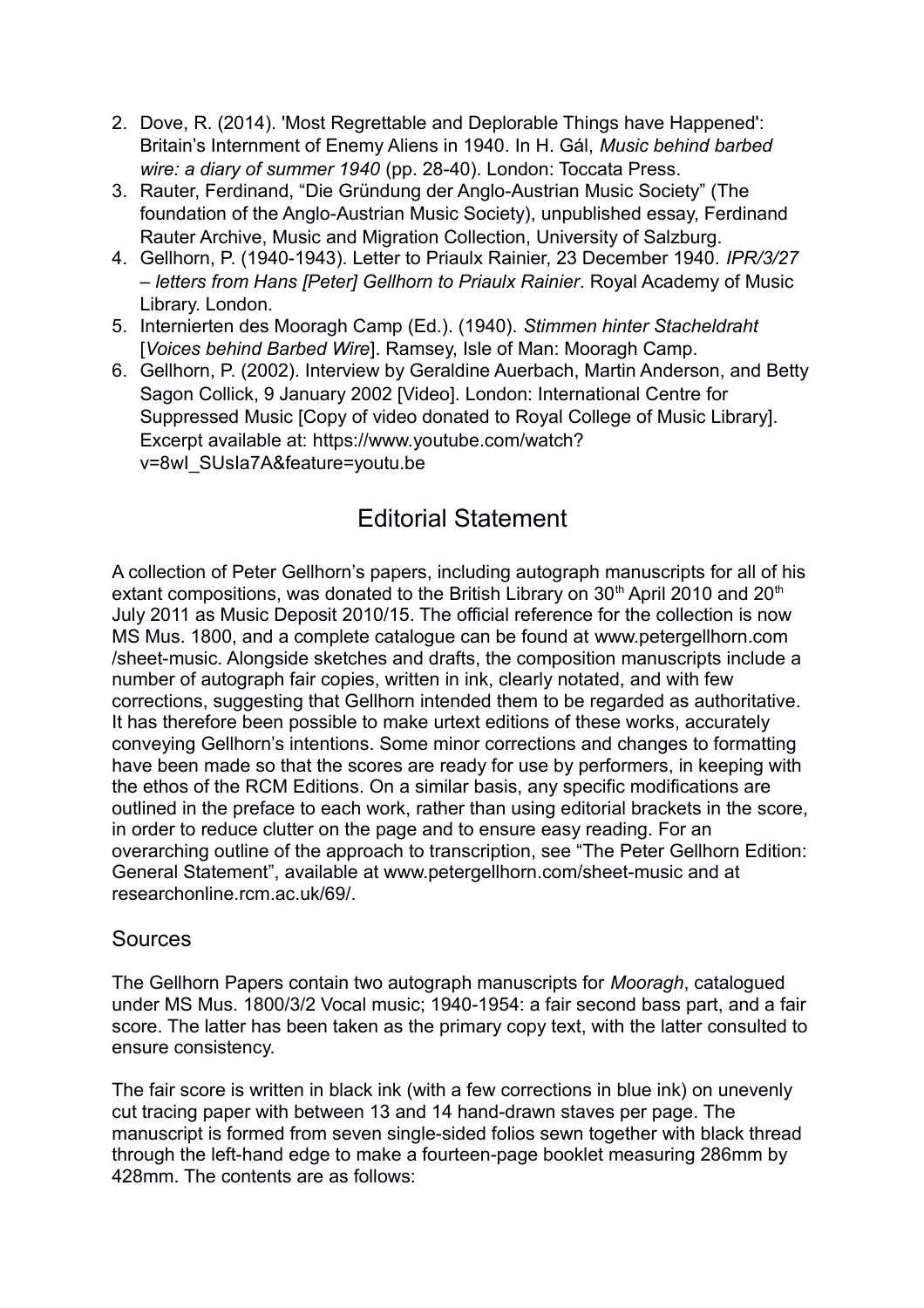[i]: Title page pp.2-5: Score [ii]: Blank page

#### Specific Editorial Remarks

In the autograph score the four voice parts are written over two staves, and the cello and double bass parts are written on a single stave. In the present edition they have been separated out into independent staves for clarity.

The following minor correction has also been made:

Measure 29: in the score, Gellhorn writes a hairpin over the entire bar above each of the string staves, while the *mezzo-piano* and *piano* markings are written below the stave. The present edition splits these hairpins into two, either side of the *piano* markings, and places them below the stave, for ease of reading.

Dr. Bruno Bower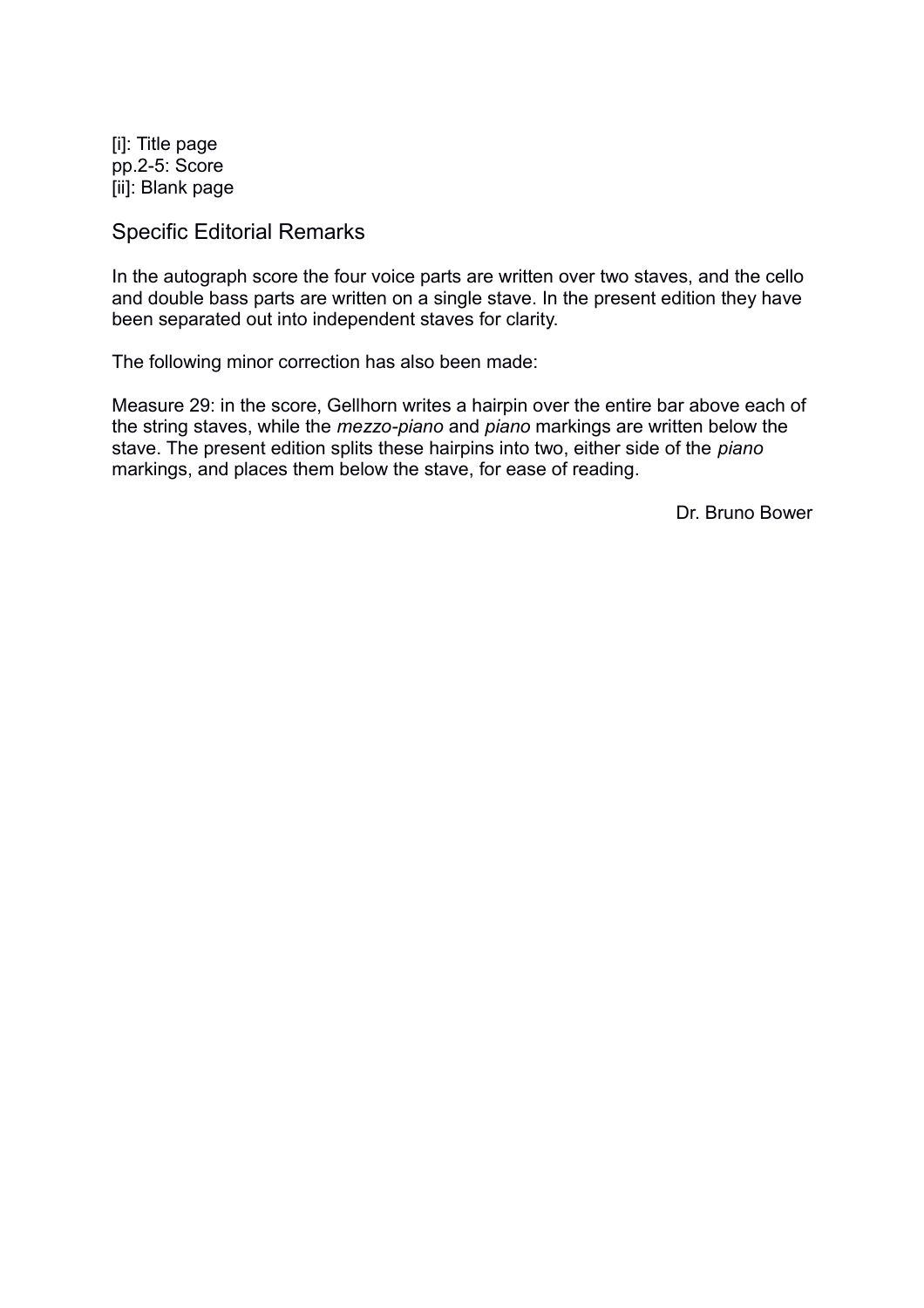(This page has been left blank to facilitate page turns)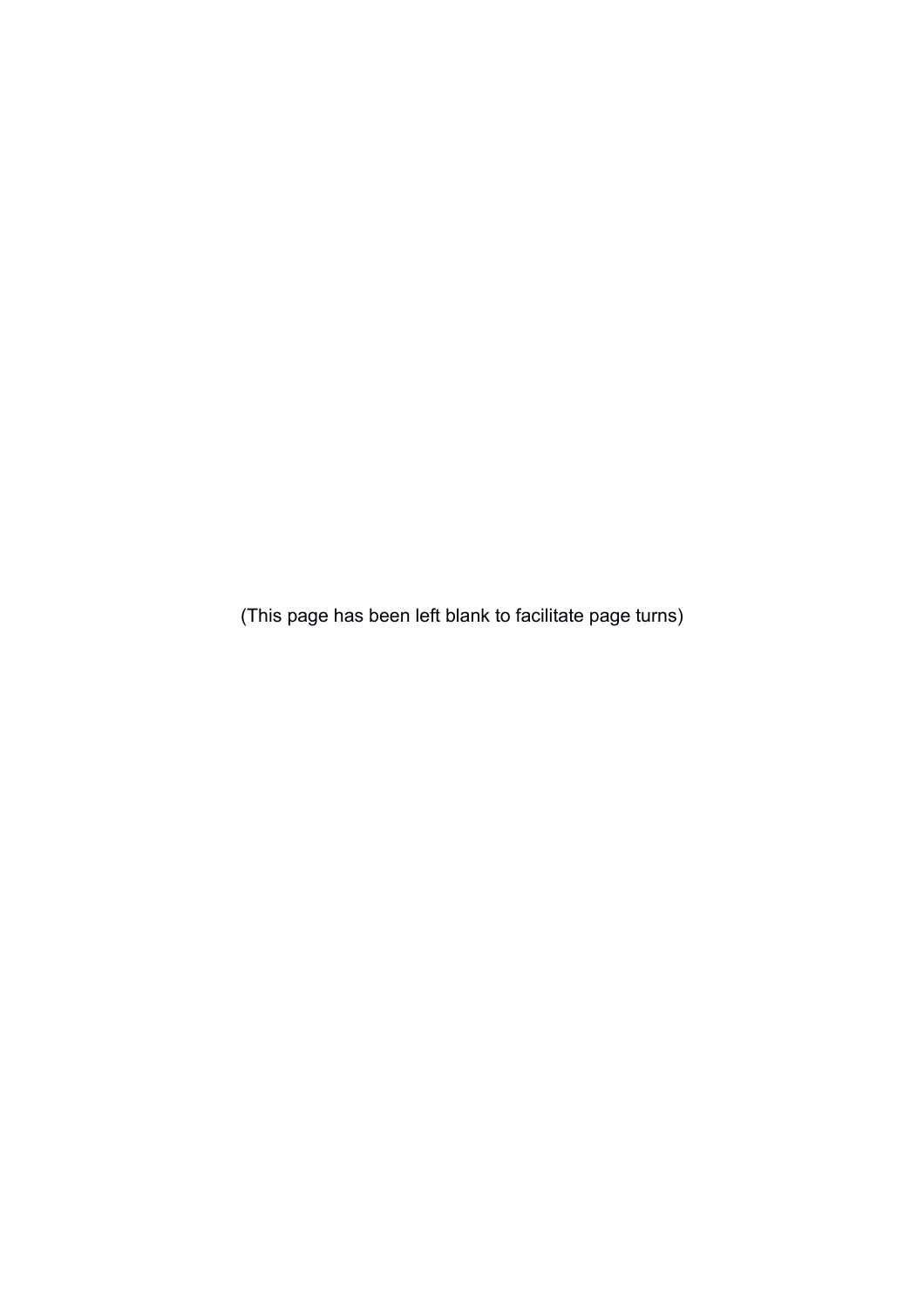## Mooragh, July, 1940

#### F. F Bieber (dates unknown)

Peter Gellhorn (1912–2004)

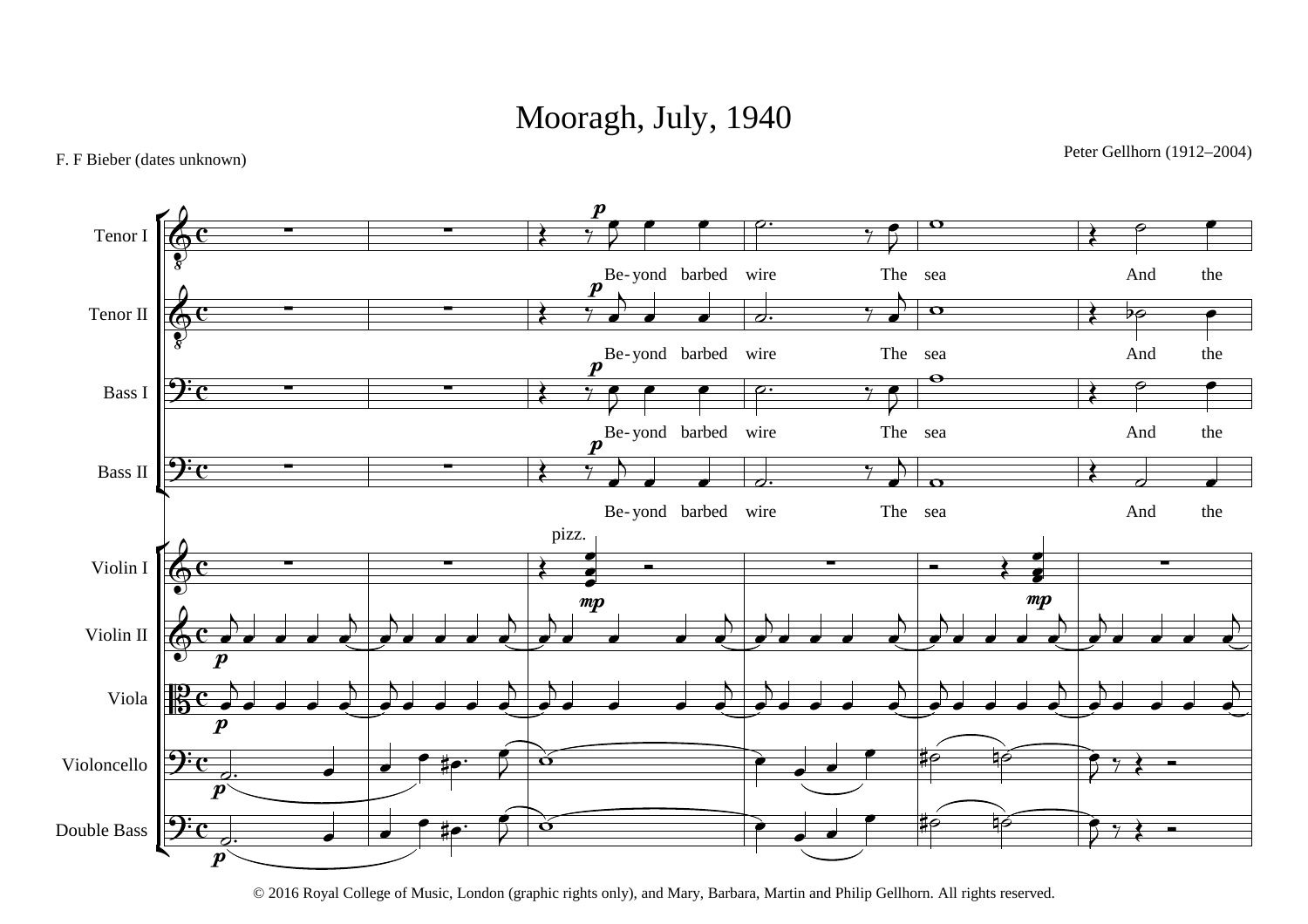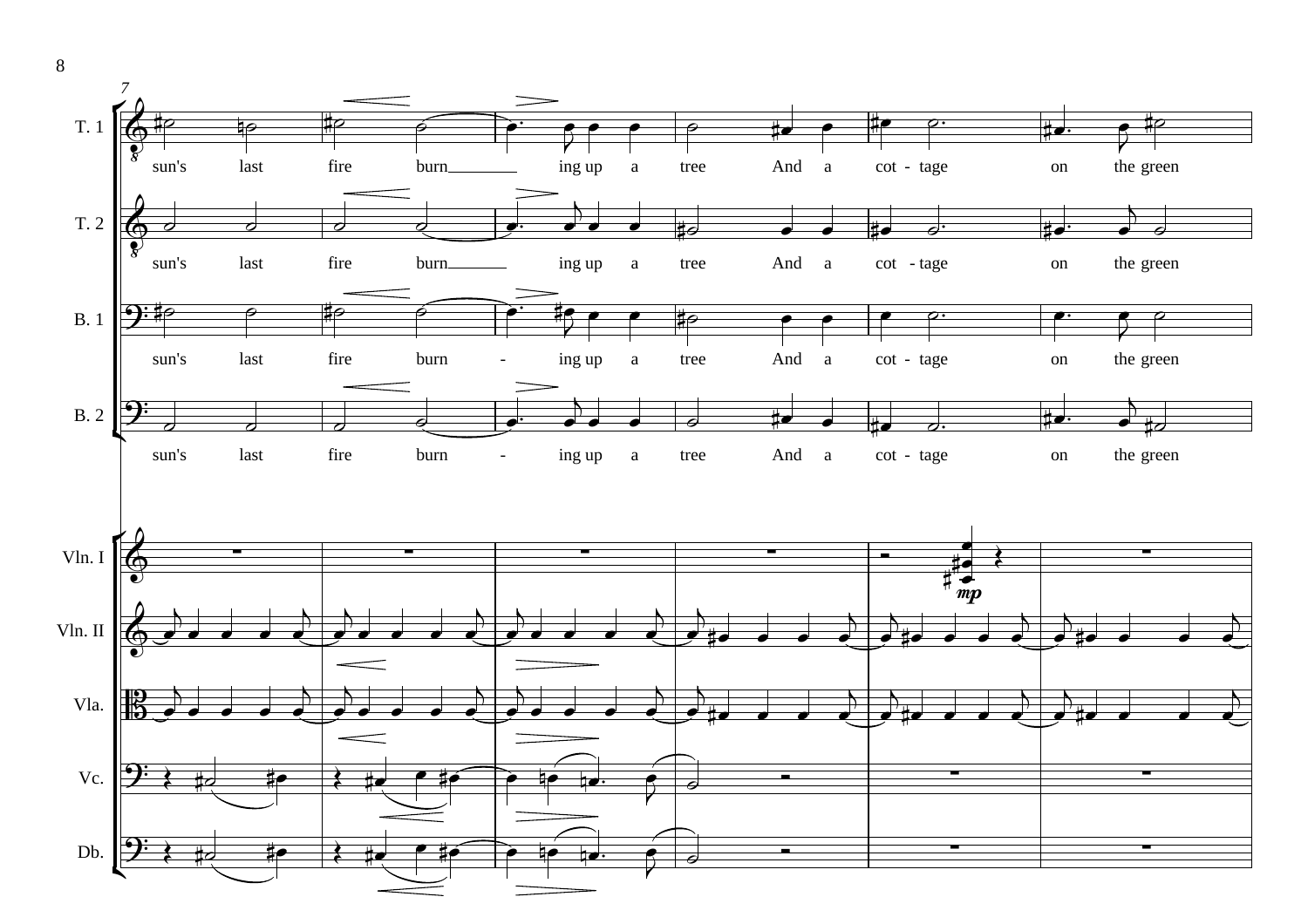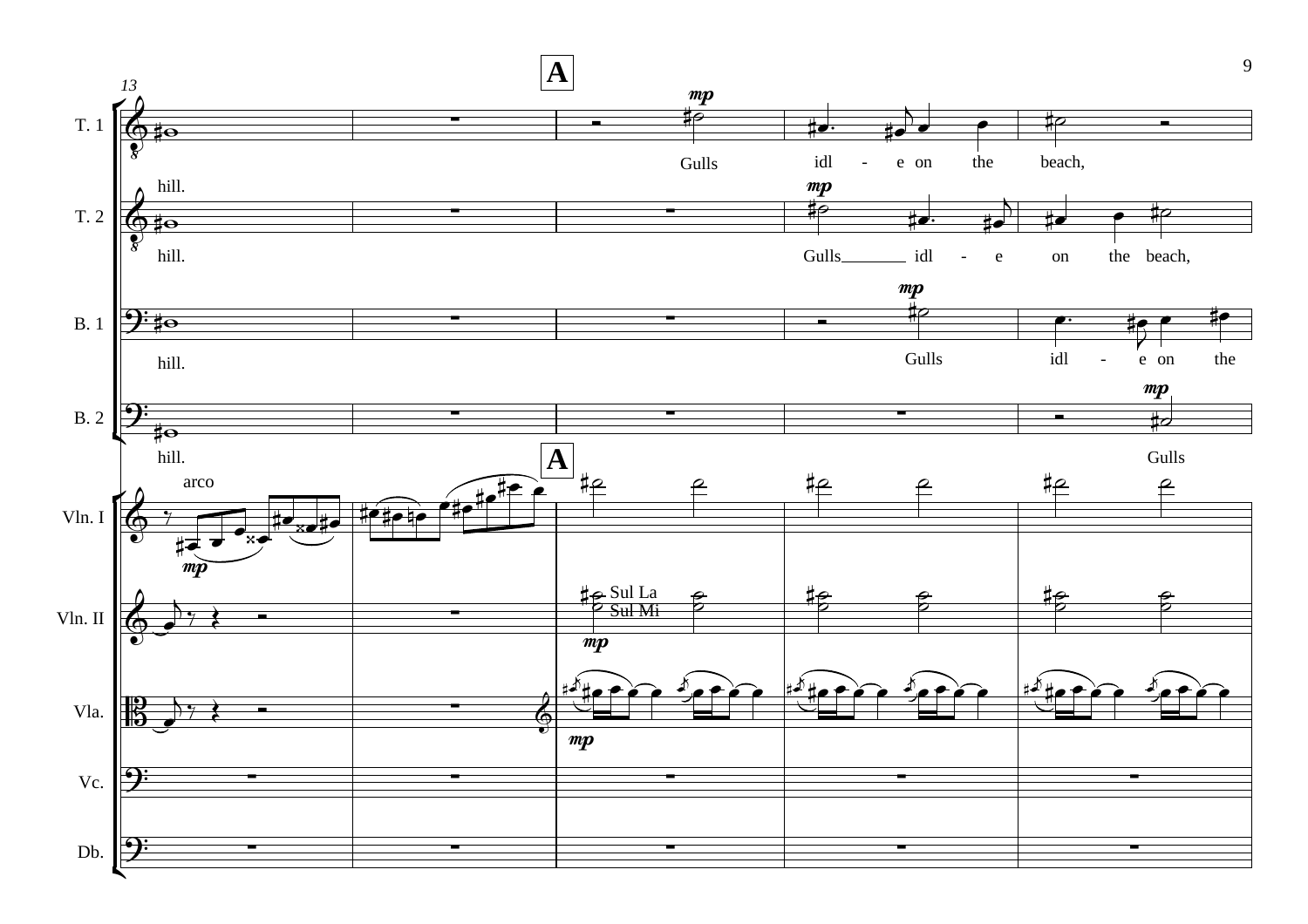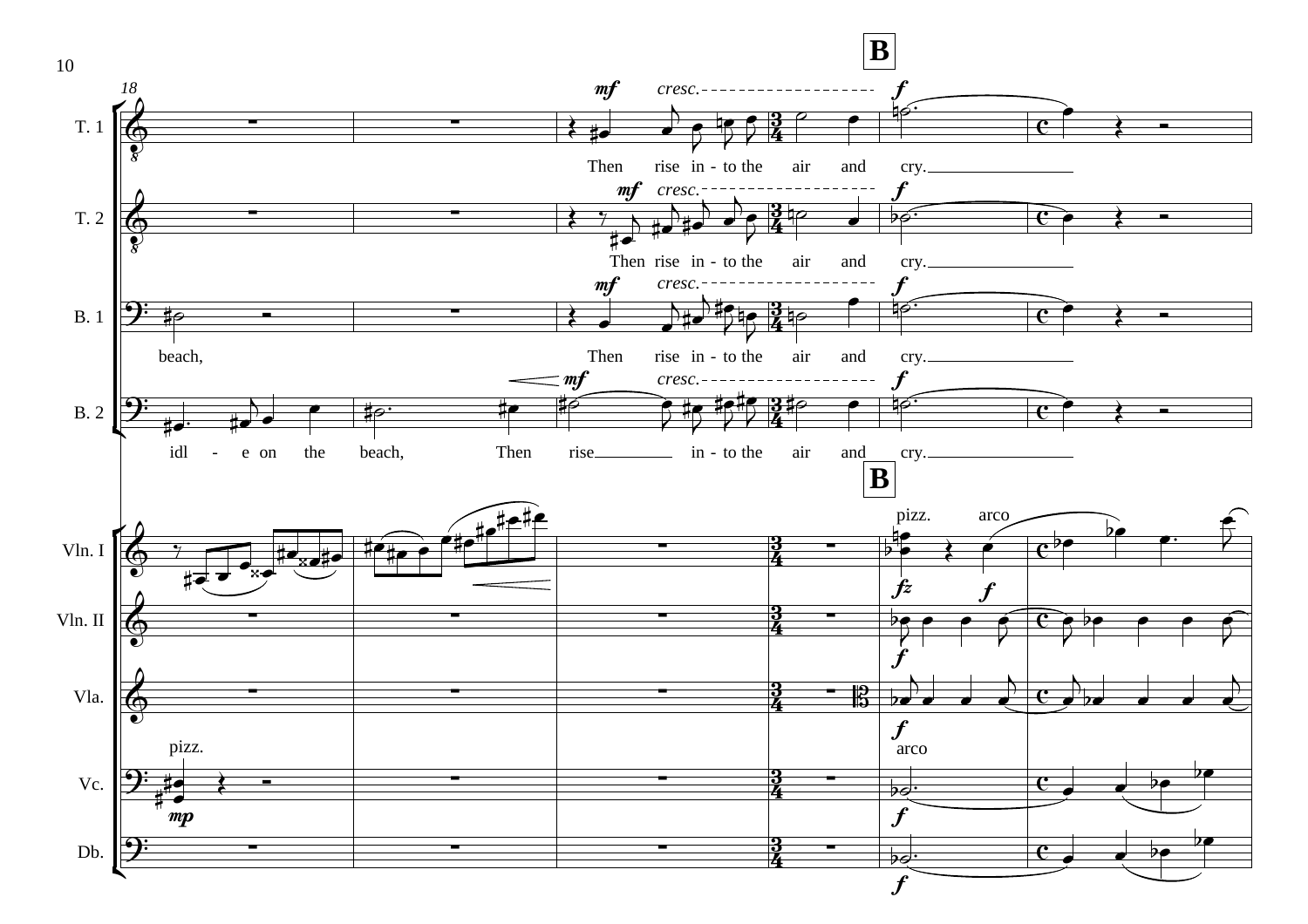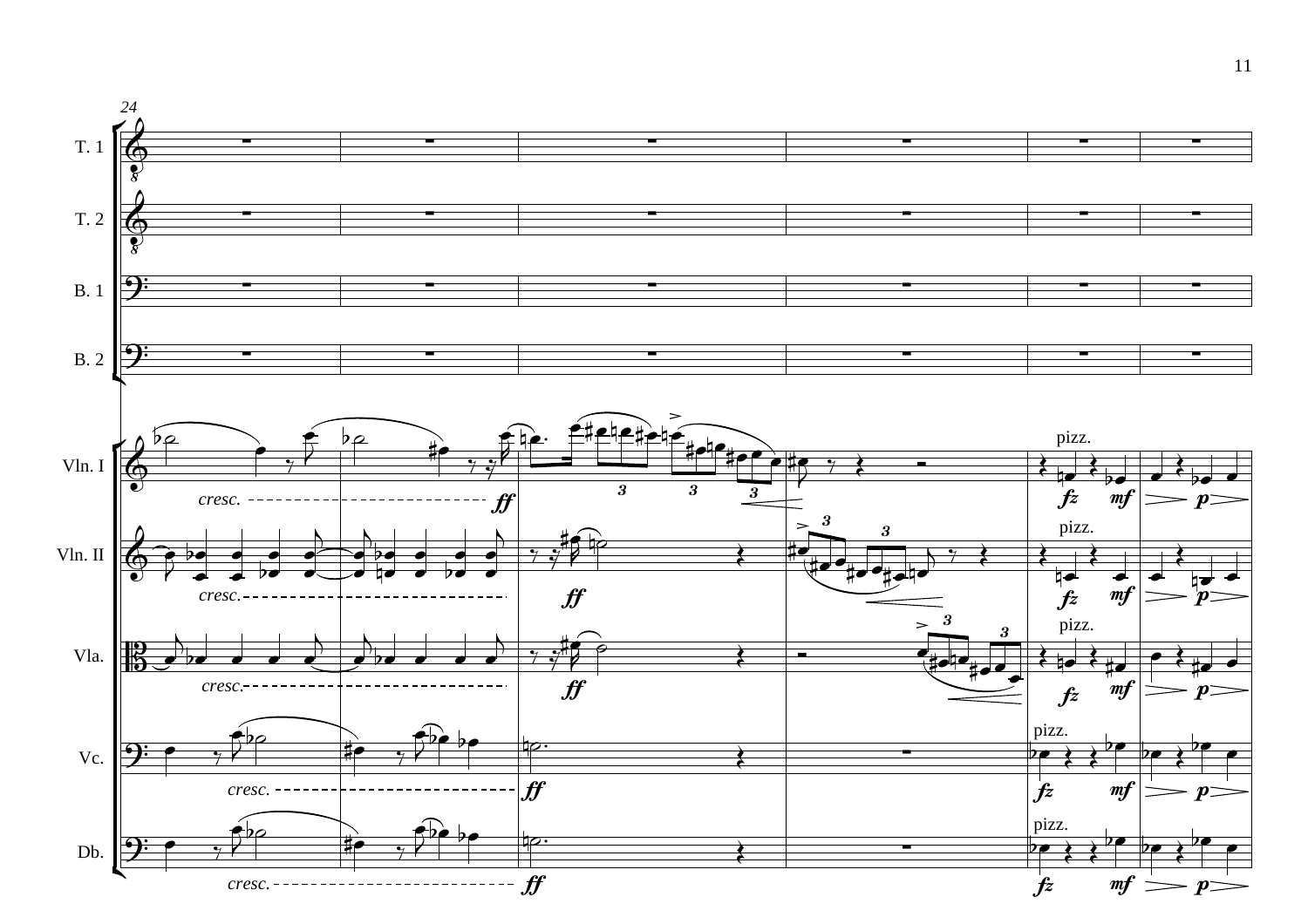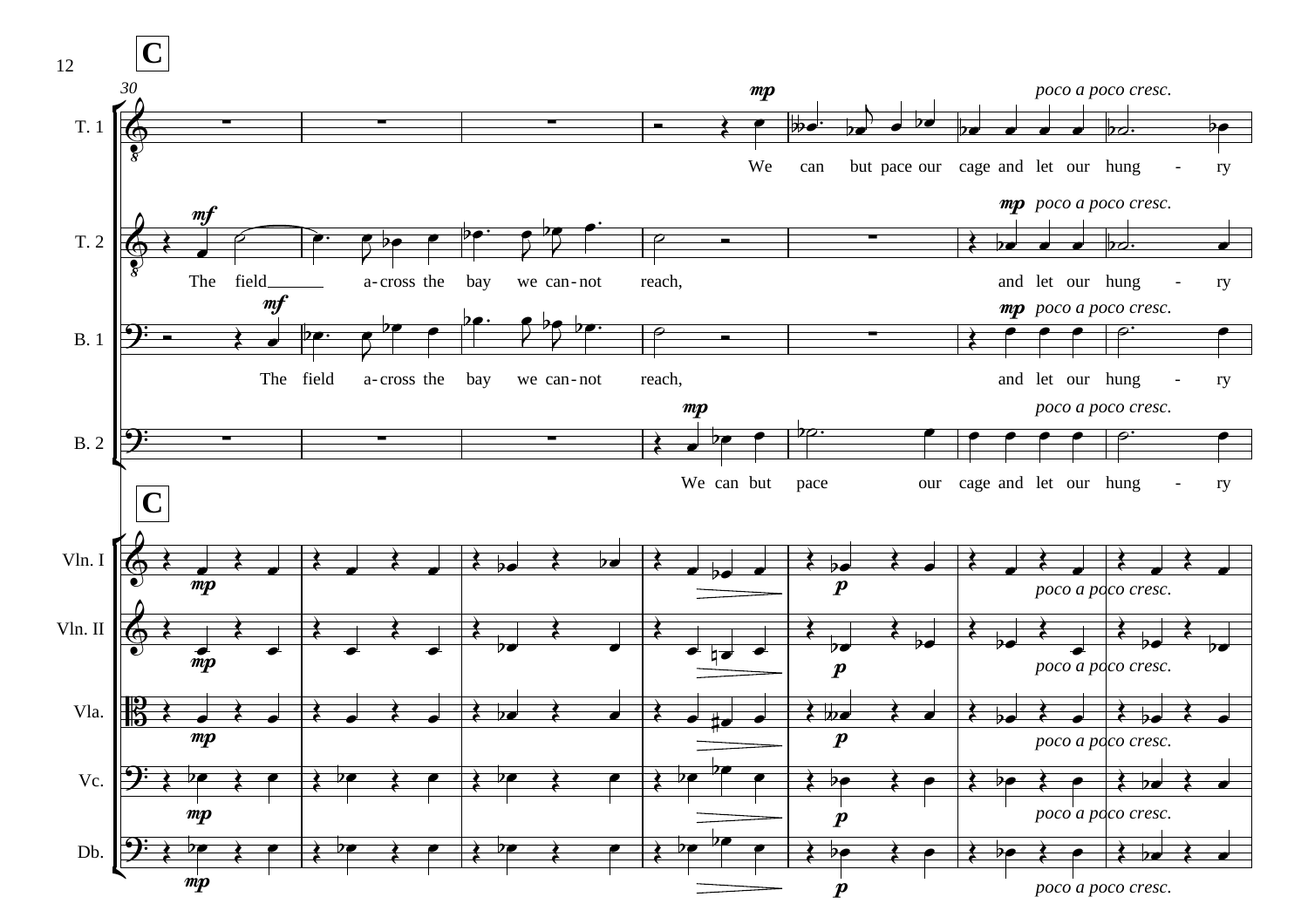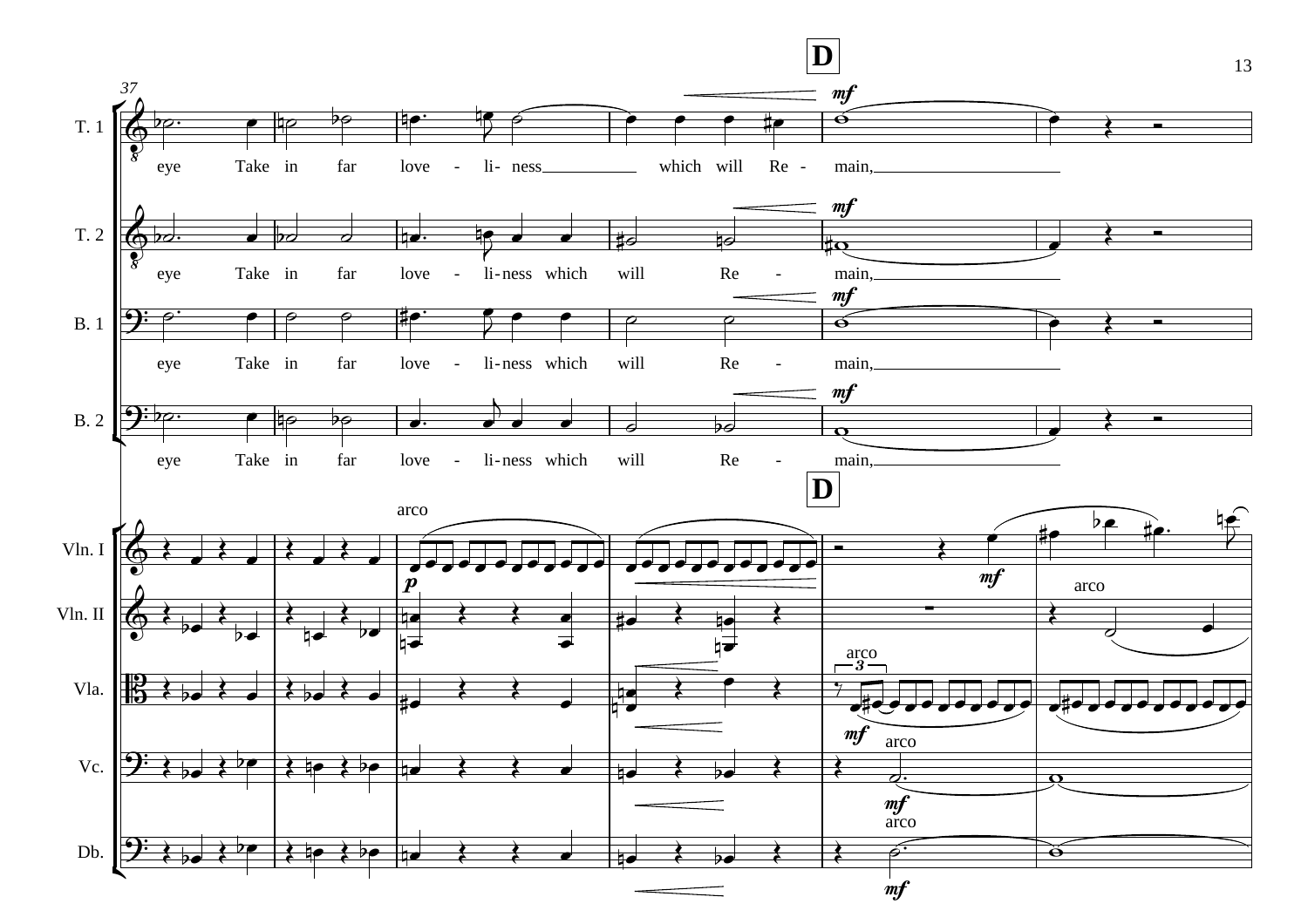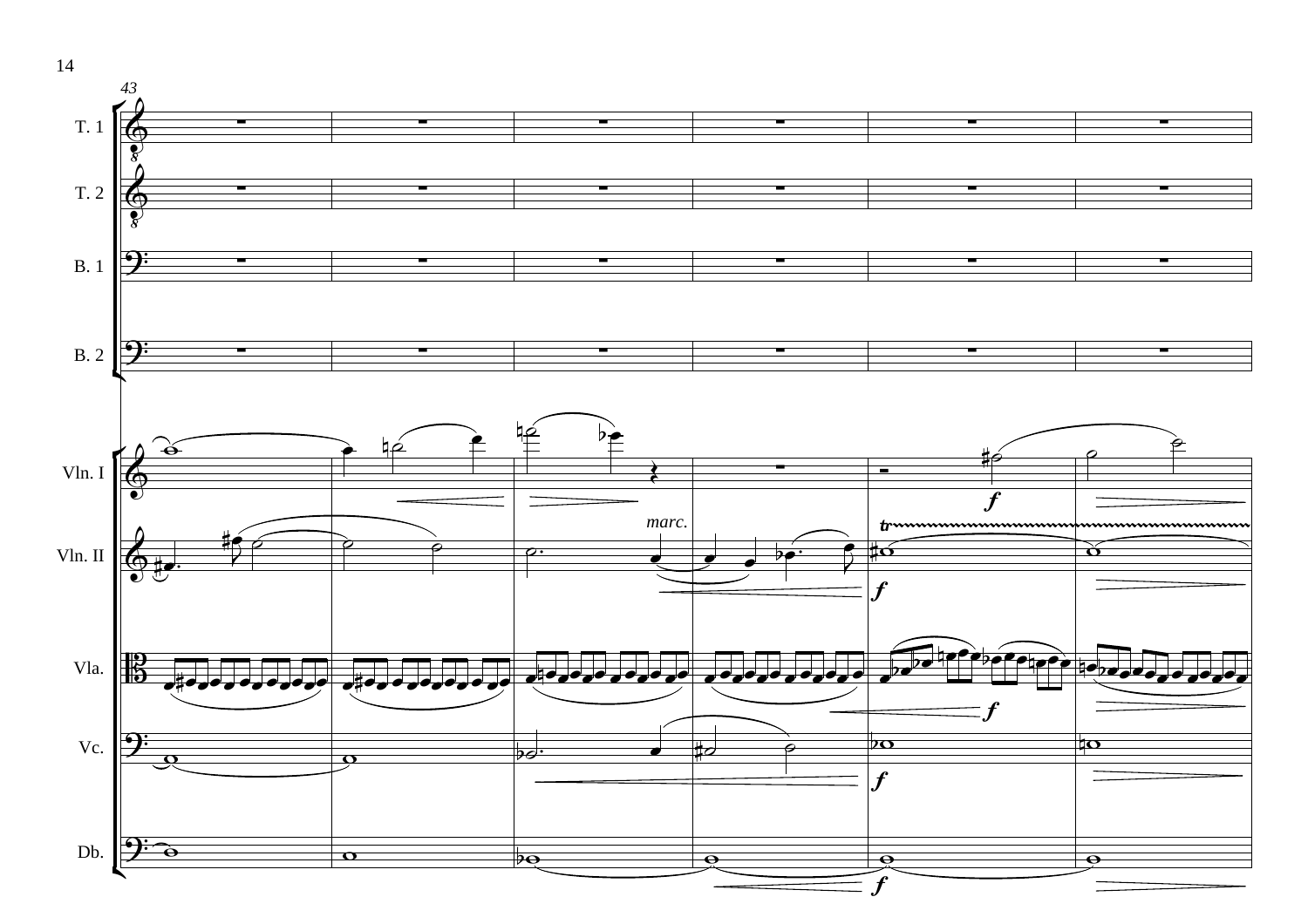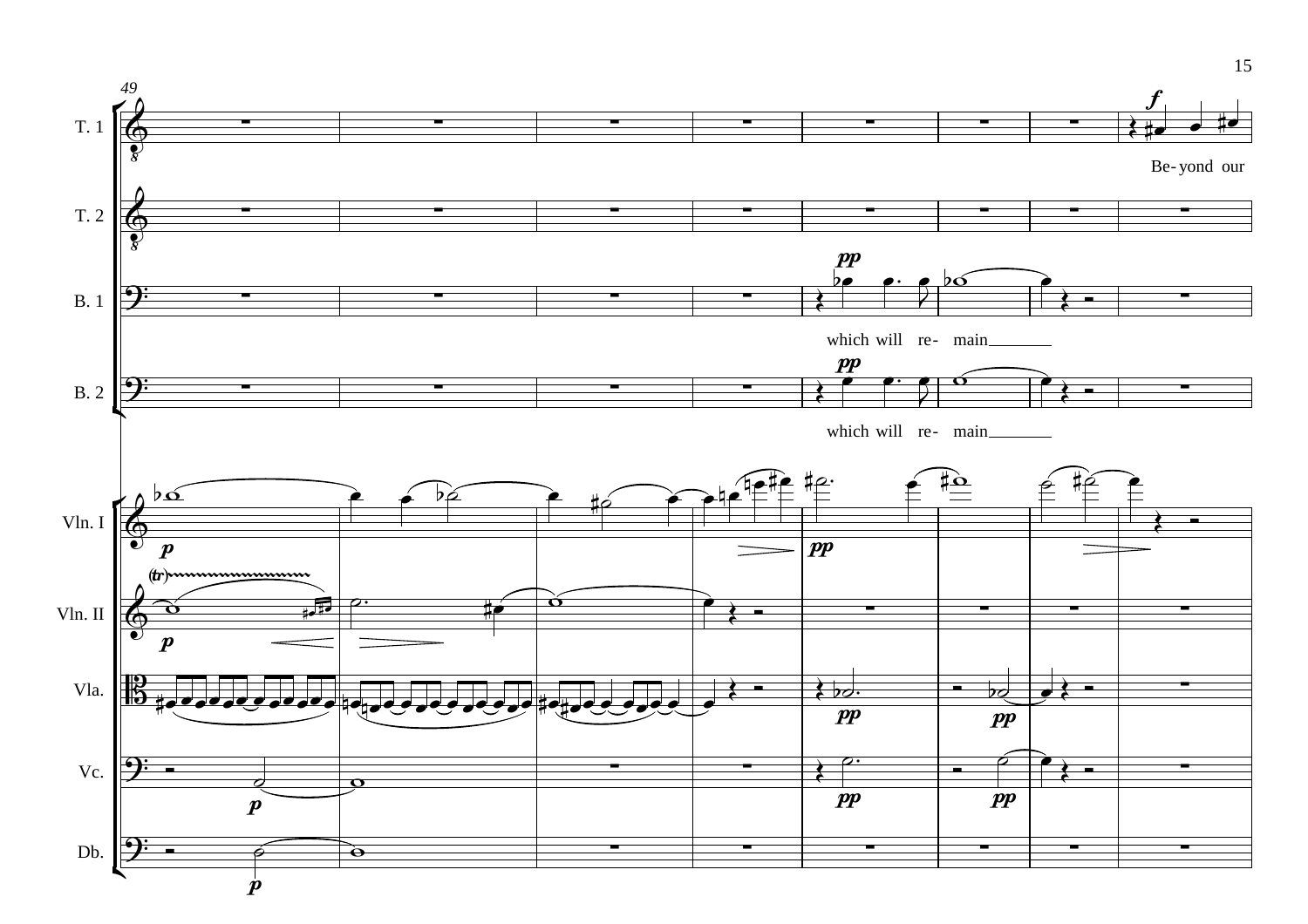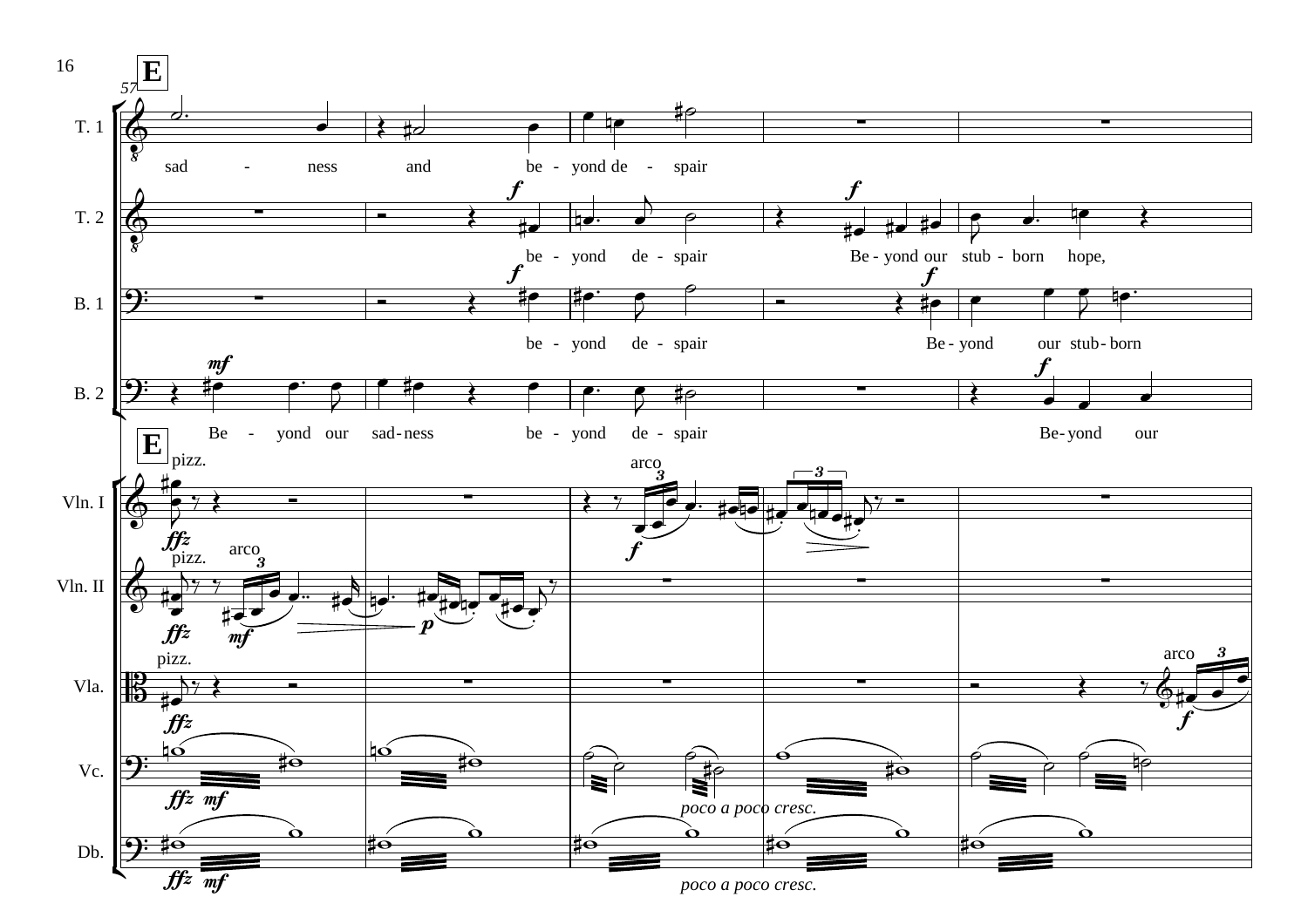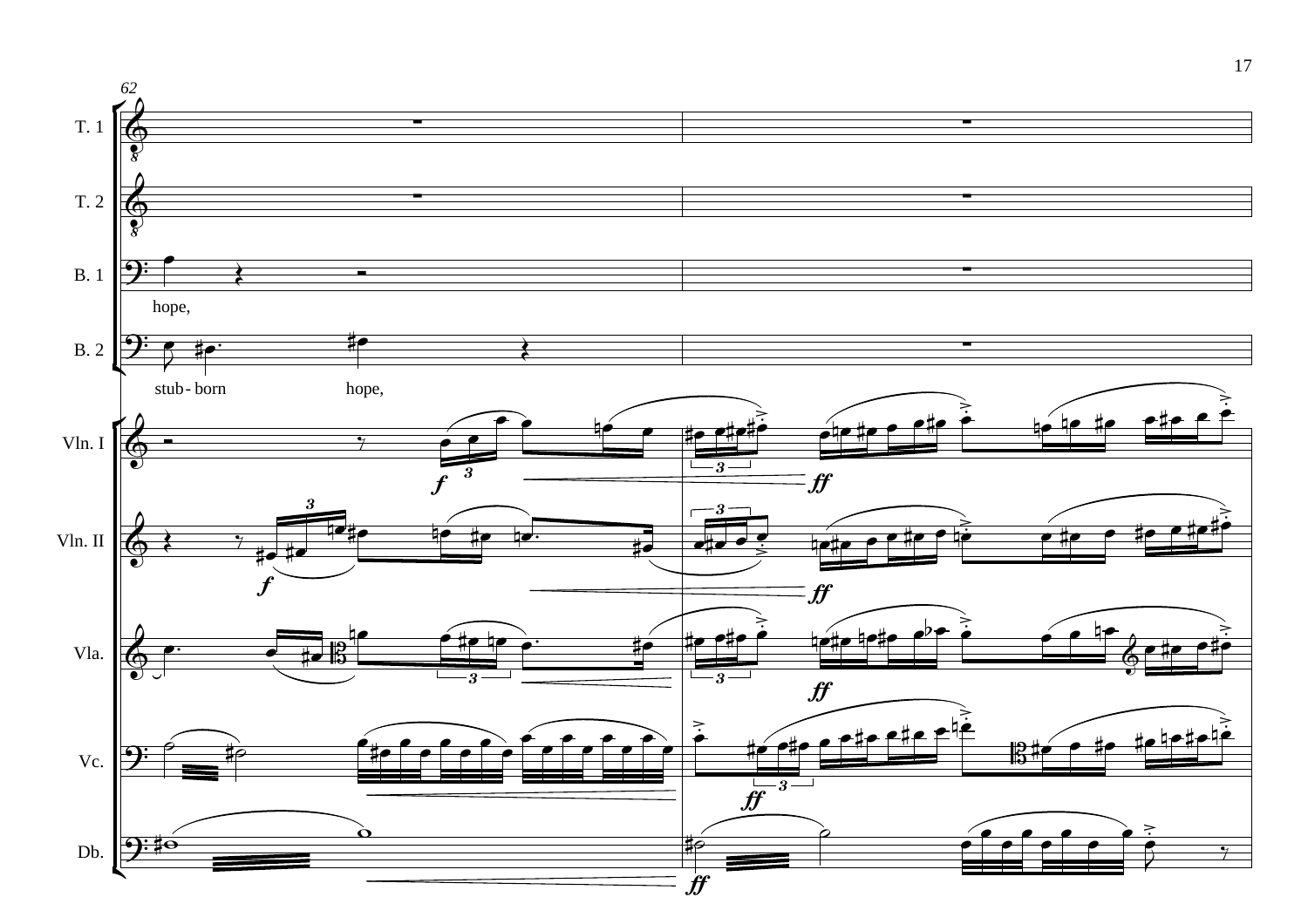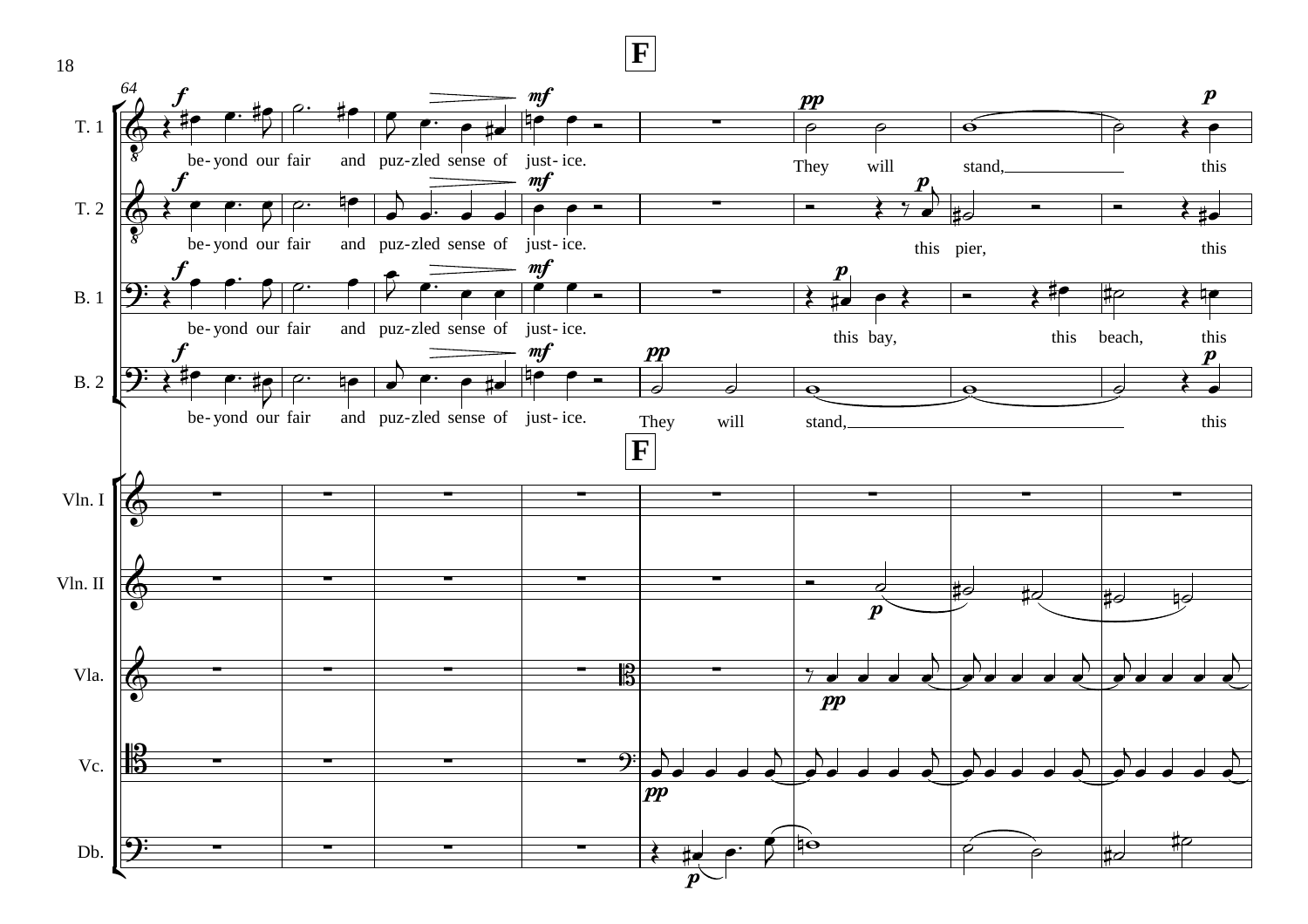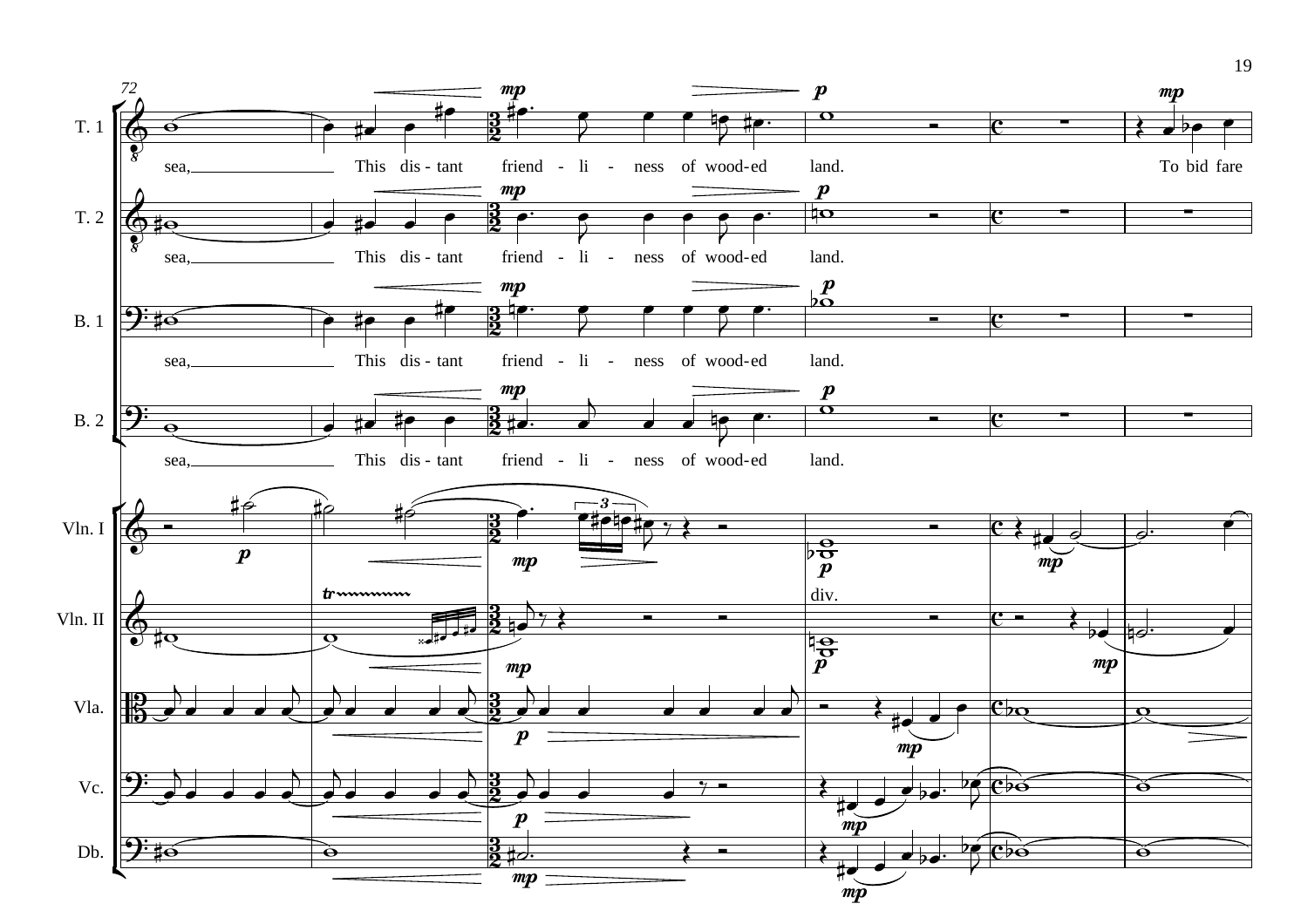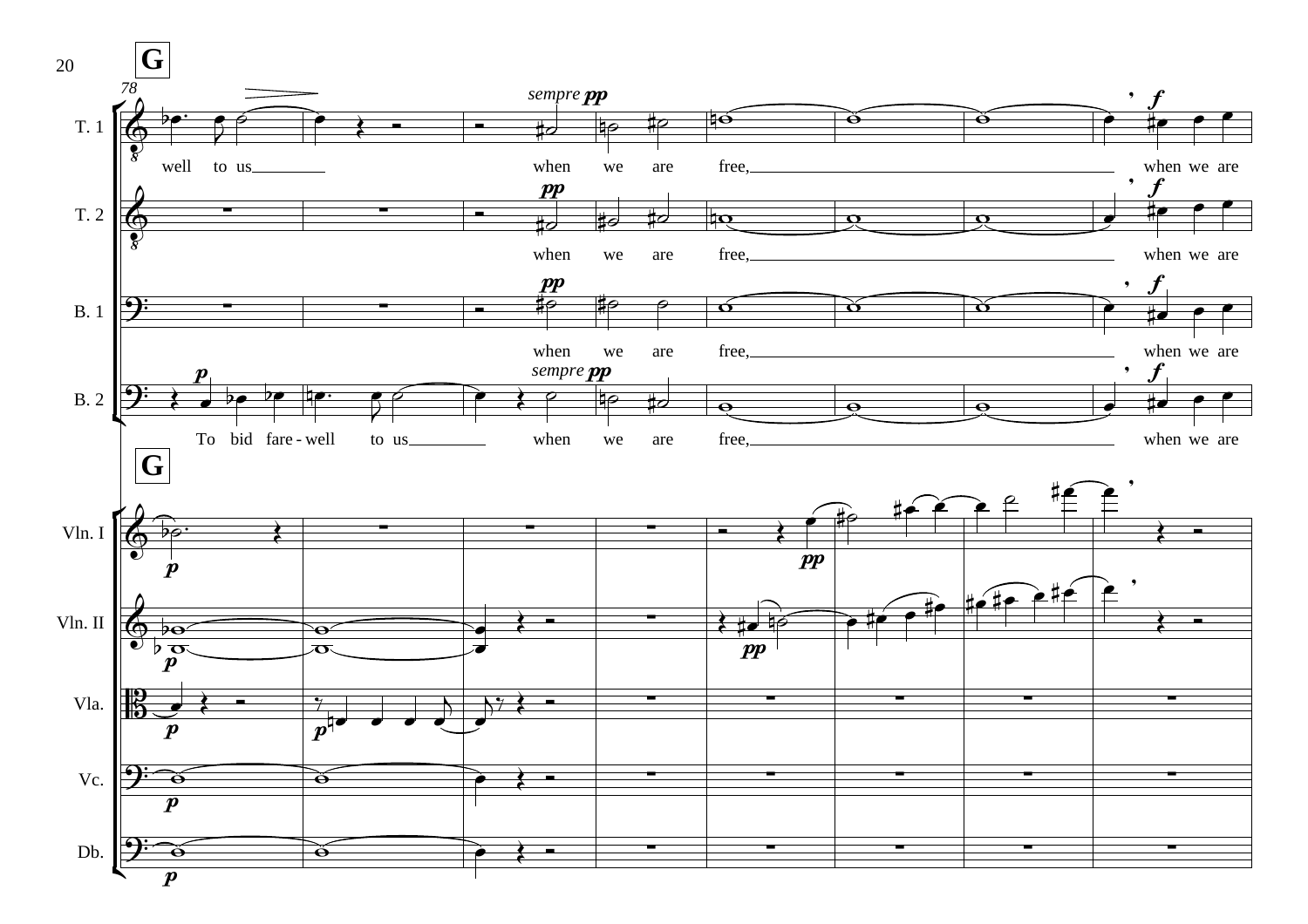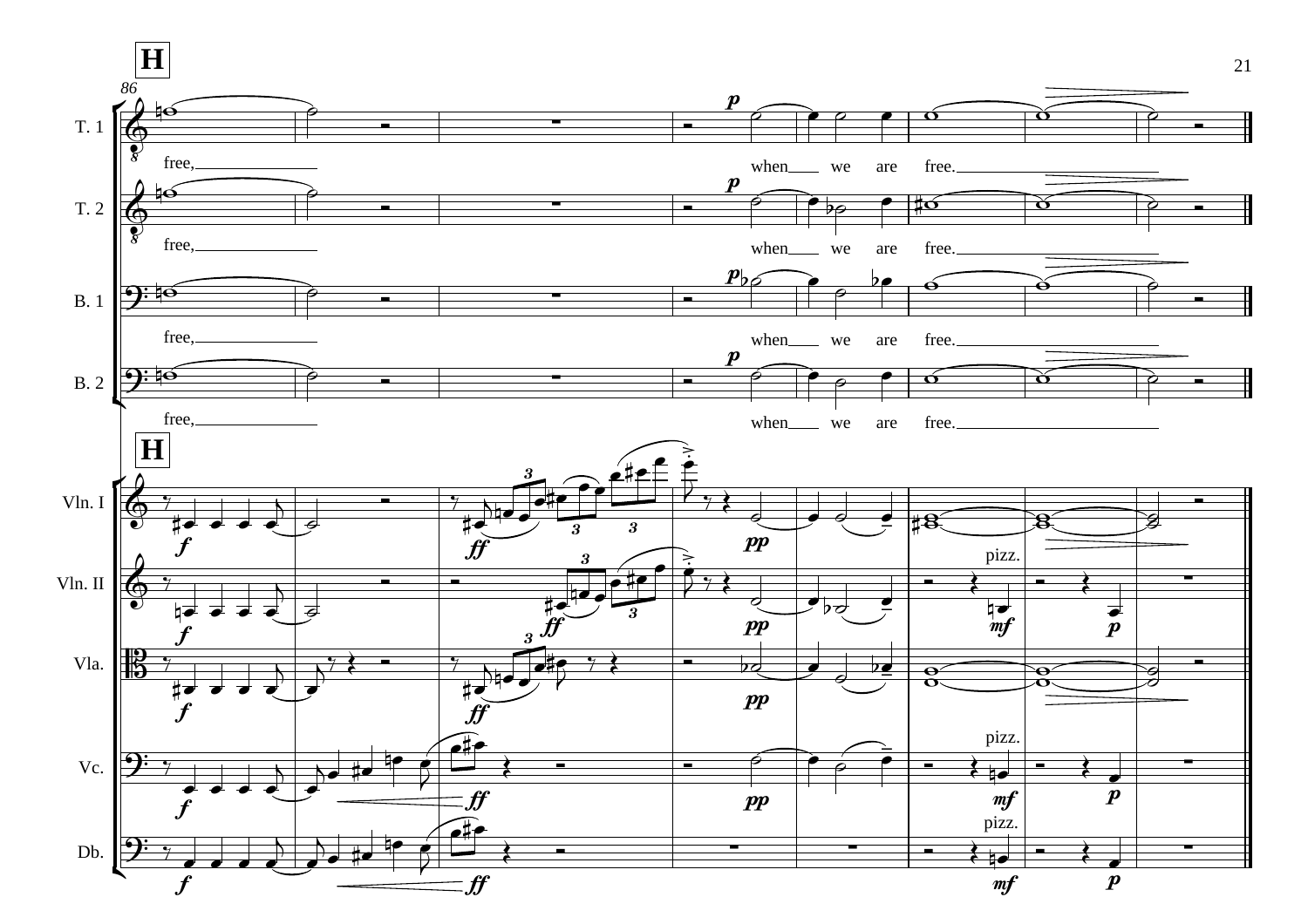## Tenor I Tenor II Bass I

Bass II Mooragh, July, 1940

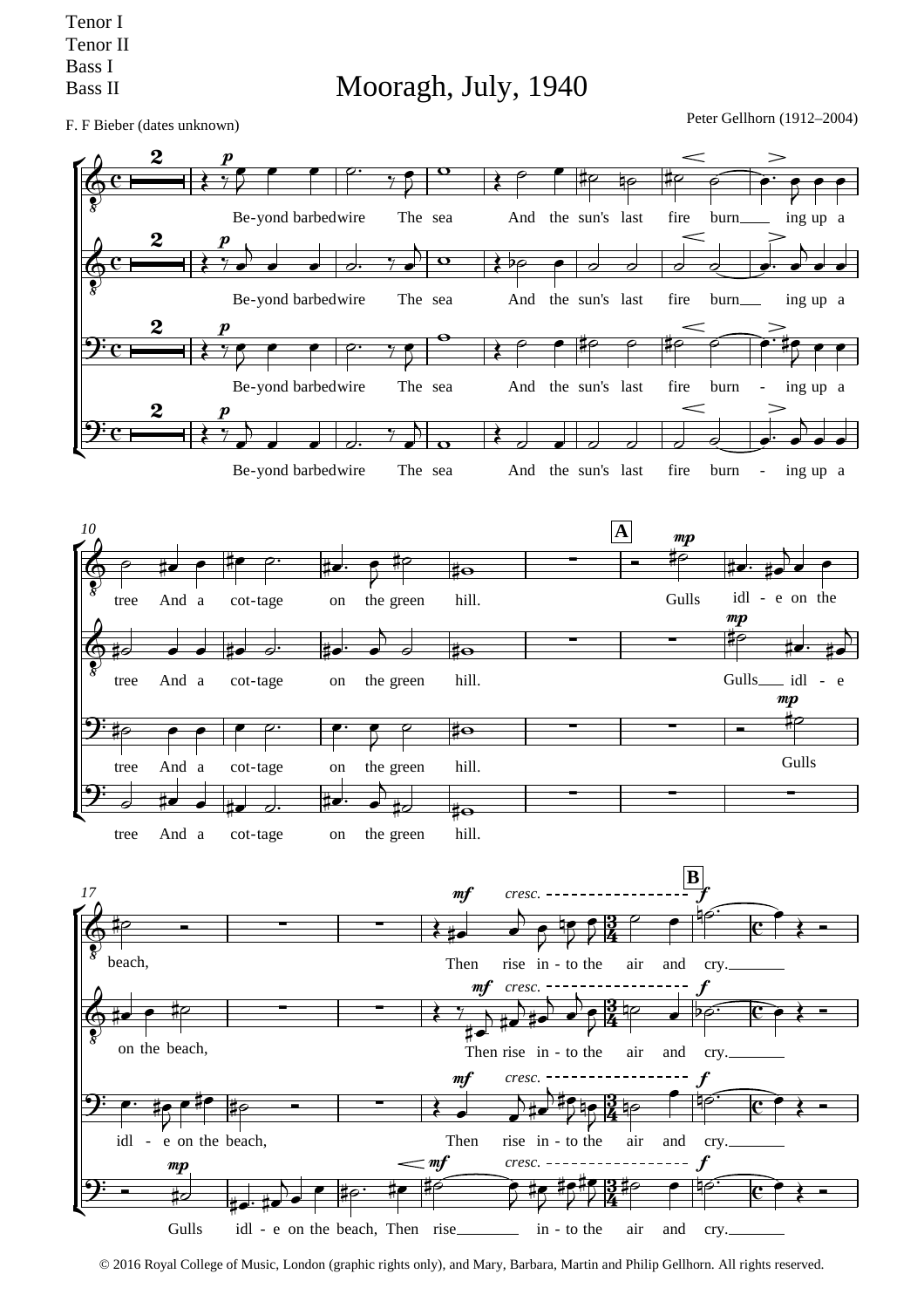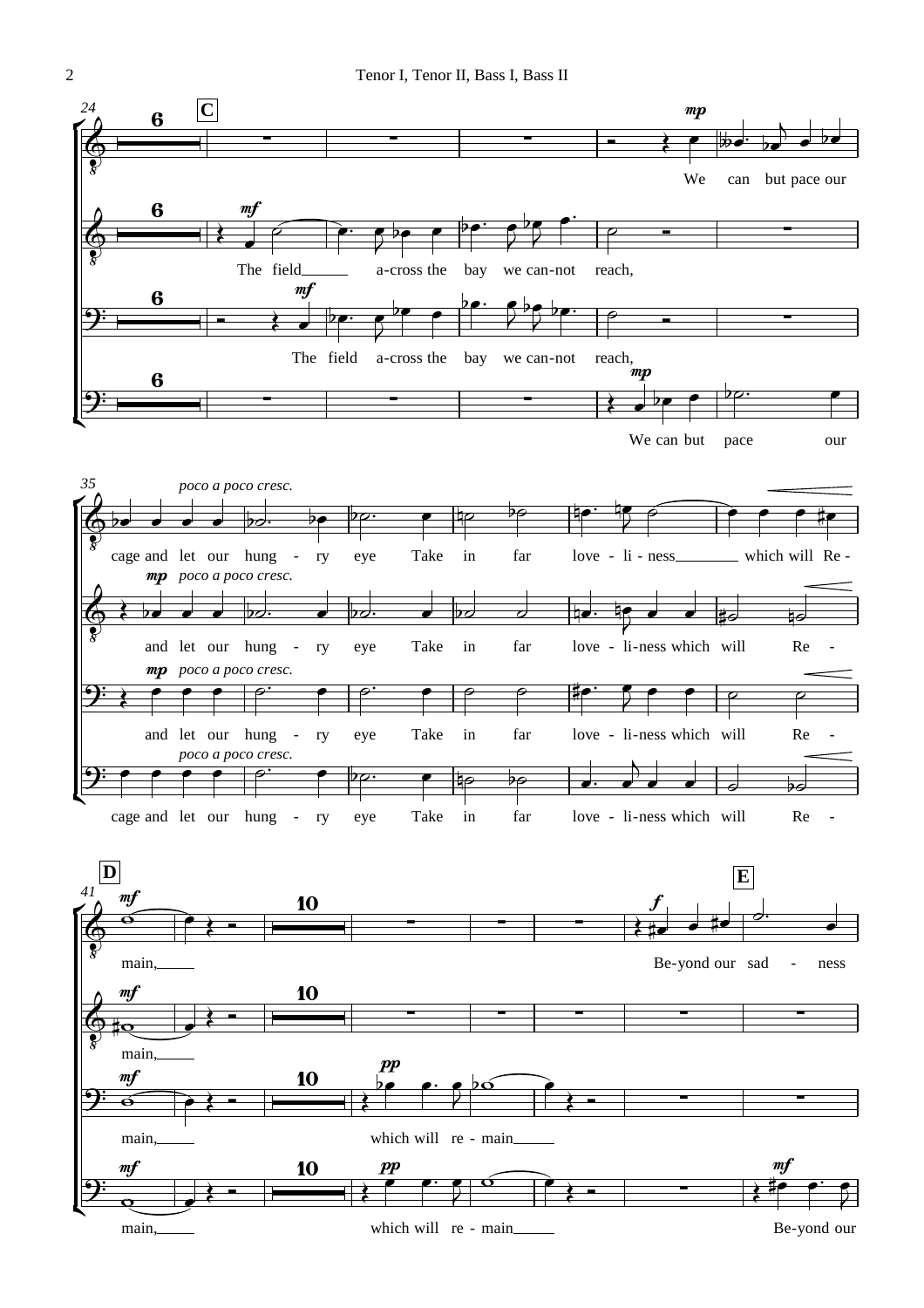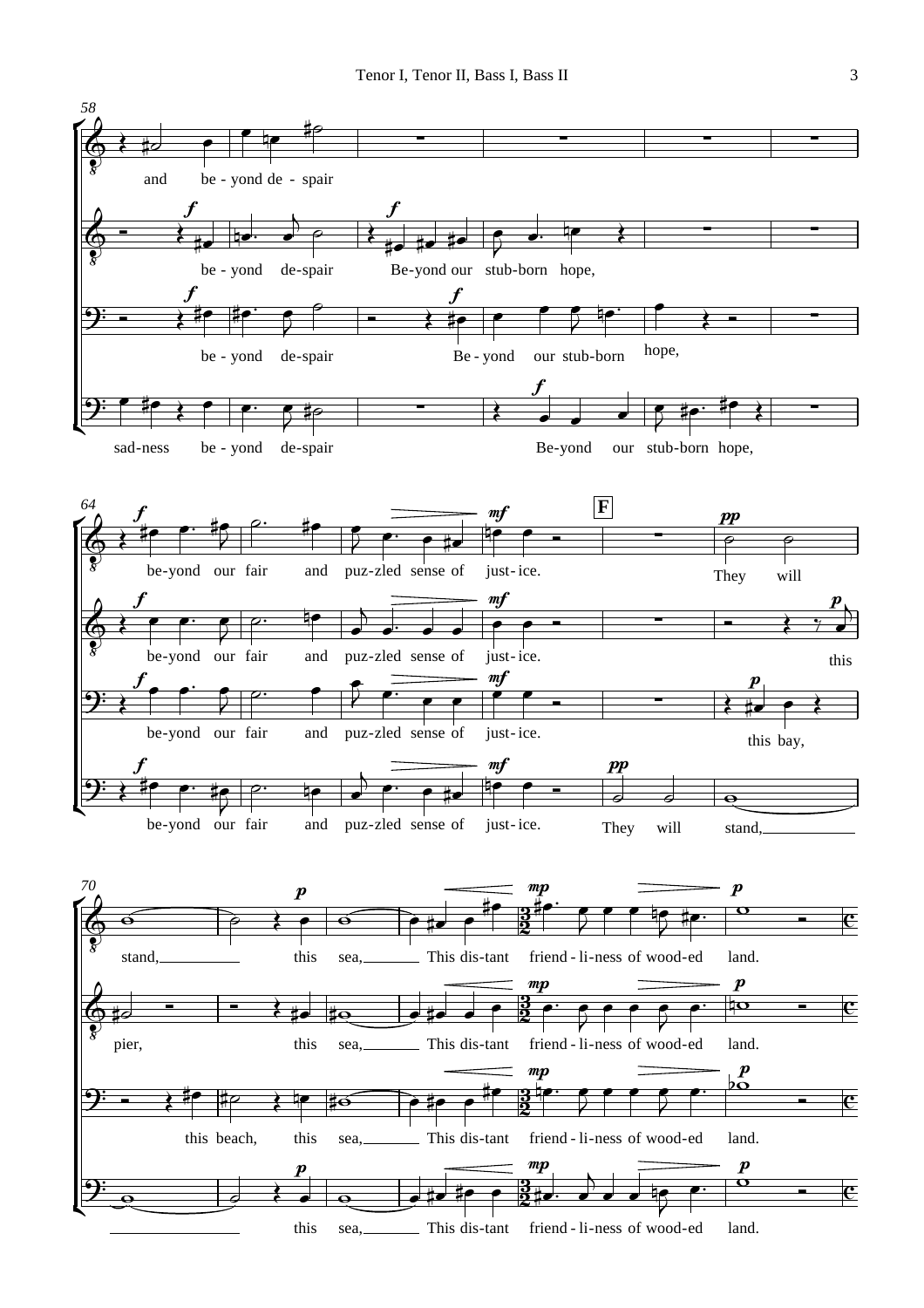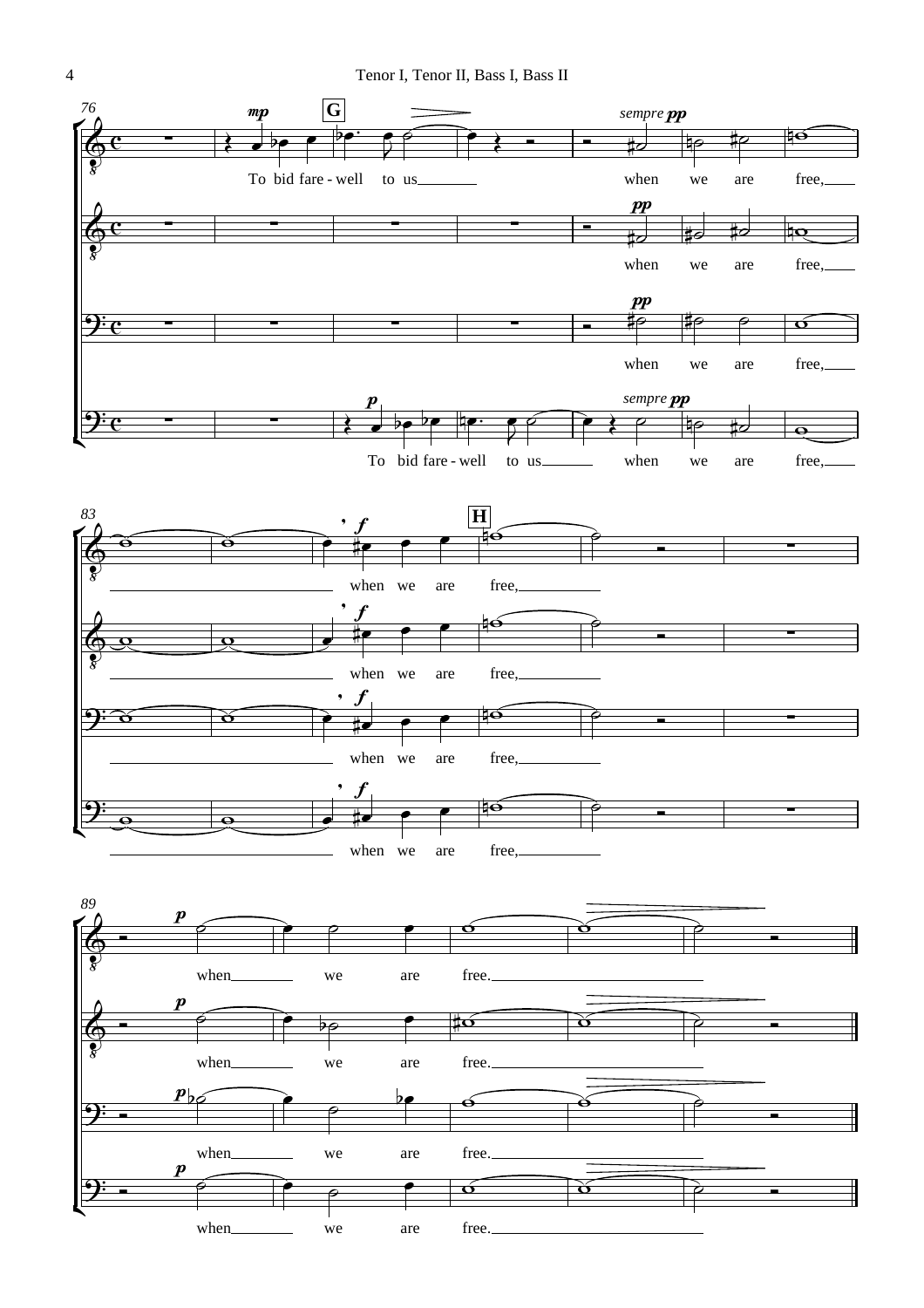### Violin I

Mooragh, July, 1940

#### F. F Bieber (dates unknown)

Peter Gellhorn (1912–2004)













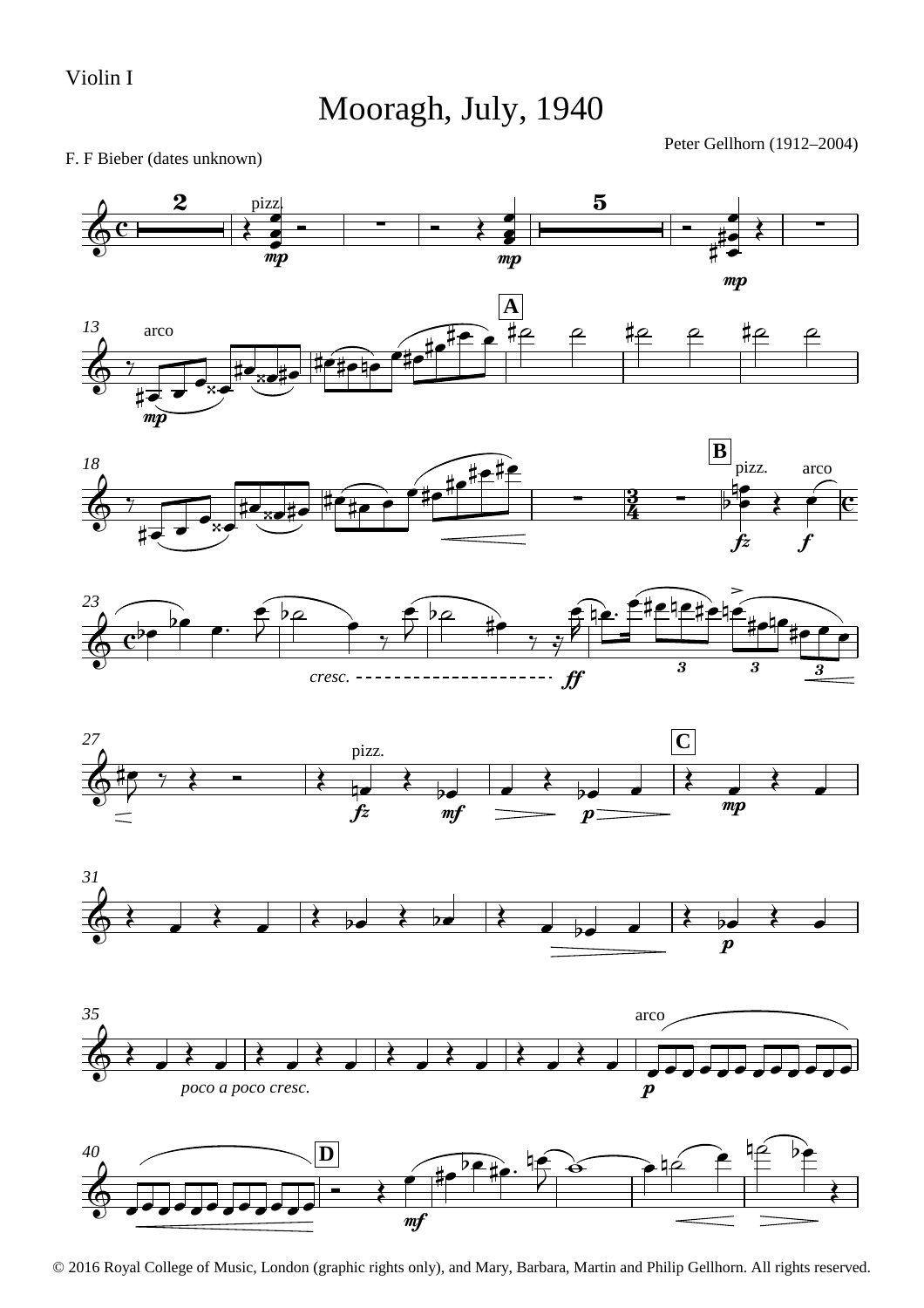Violin I 3















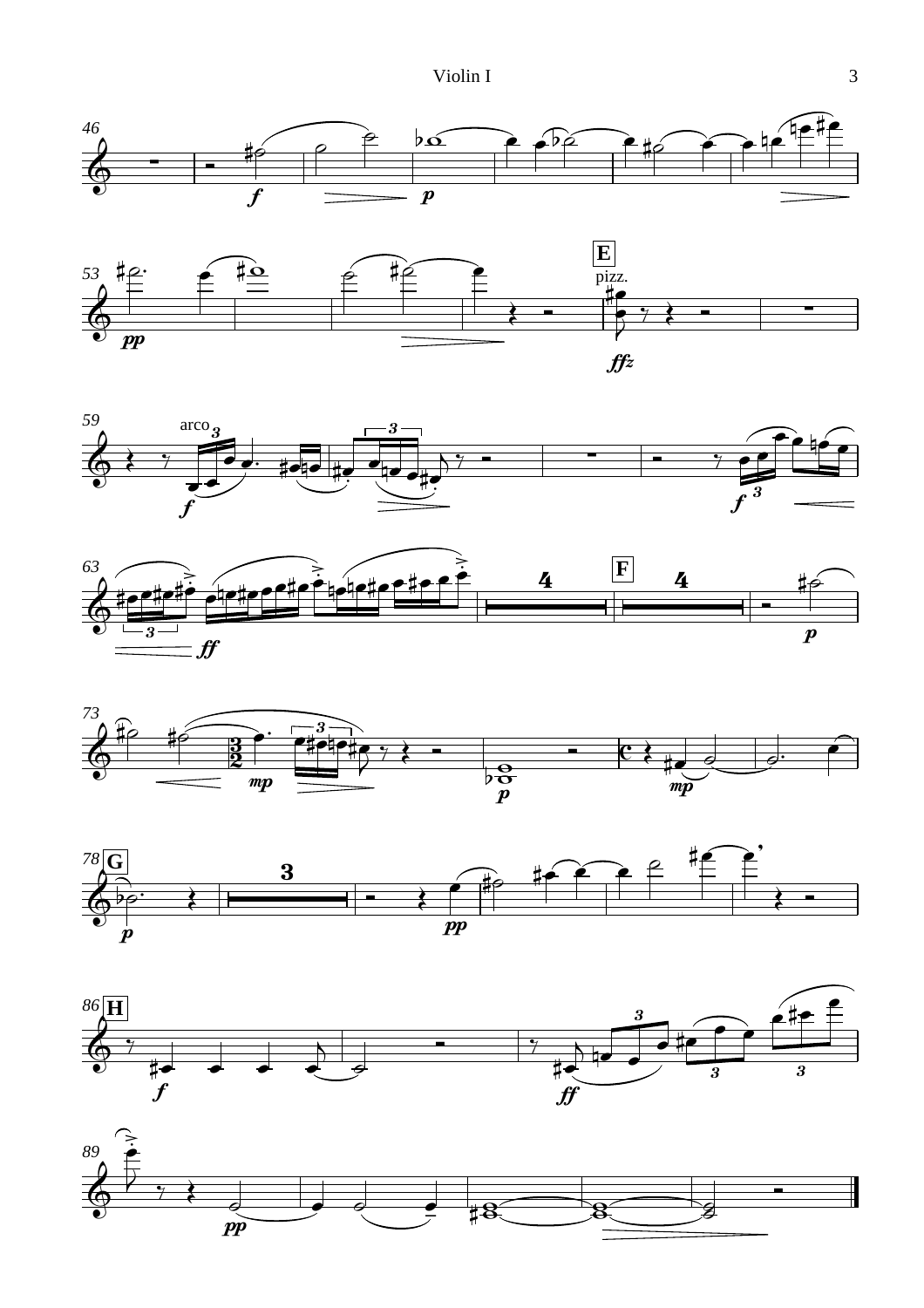Mooragh, July, 1940

#### F. F Bieber (dates unknown)

Peter Gellhorn (1912–2004)

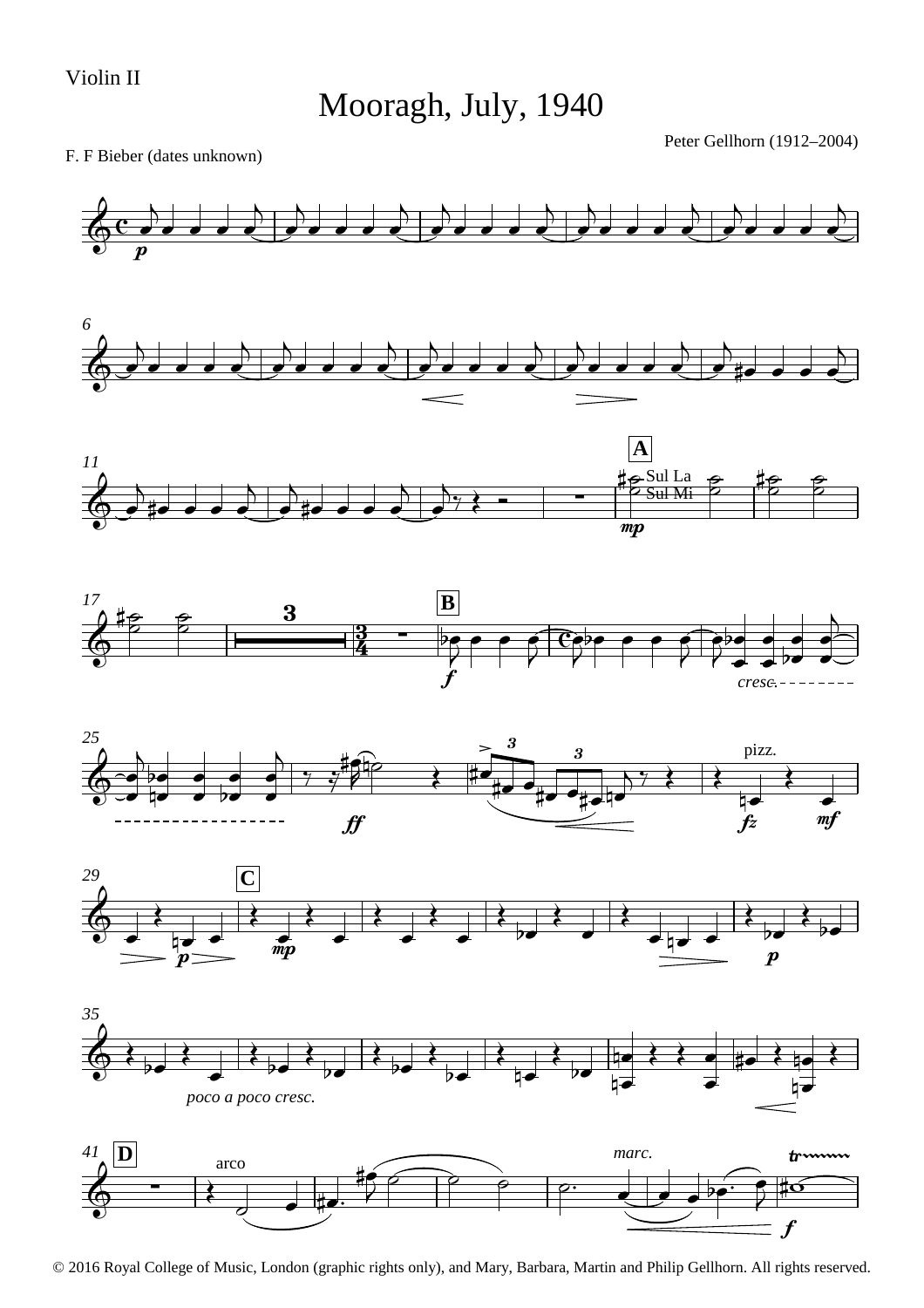











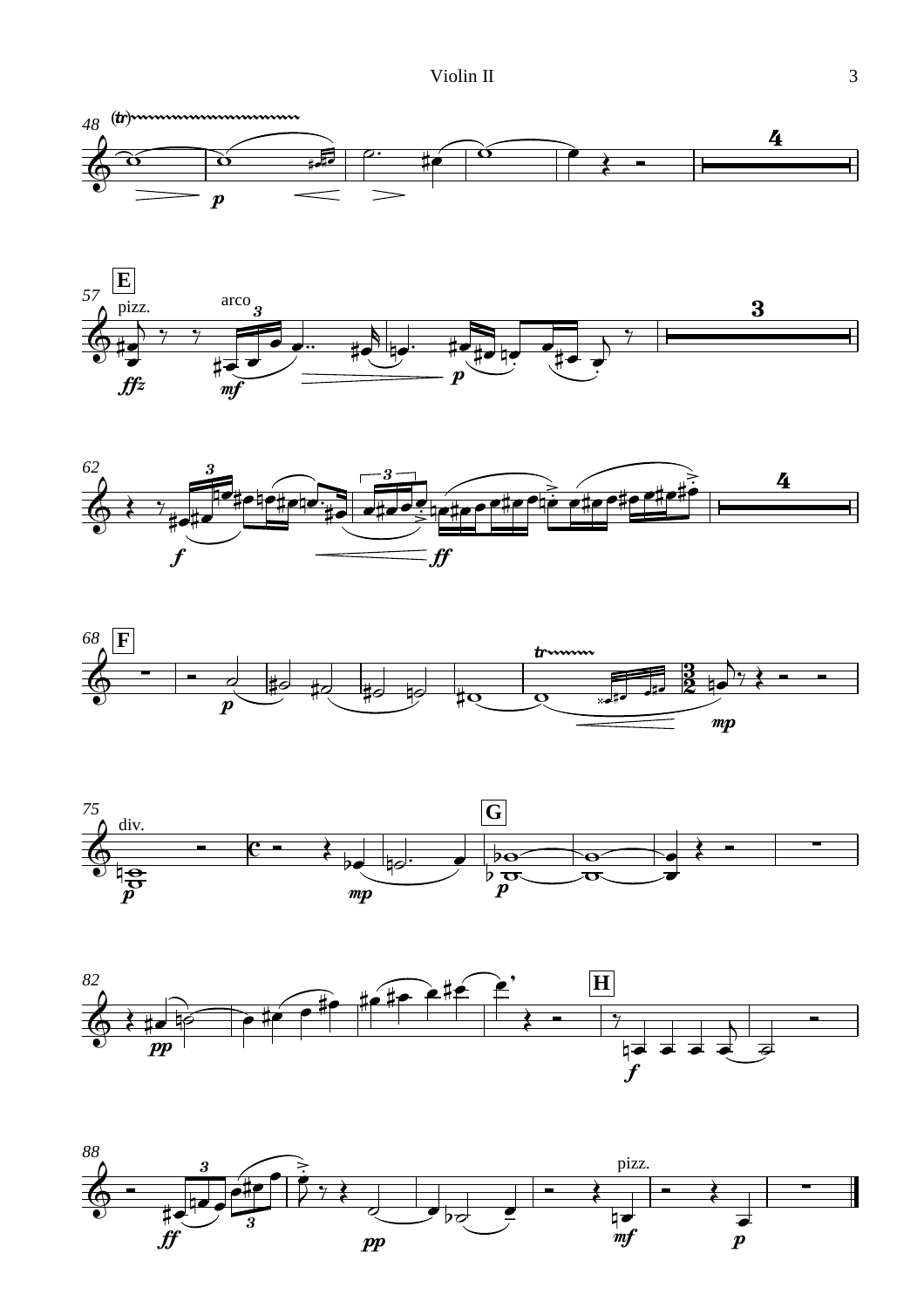Viola Mooragh, July, 1940

F. F Bieber (dates unknown)

Peter Gellhorn (1912–2004)

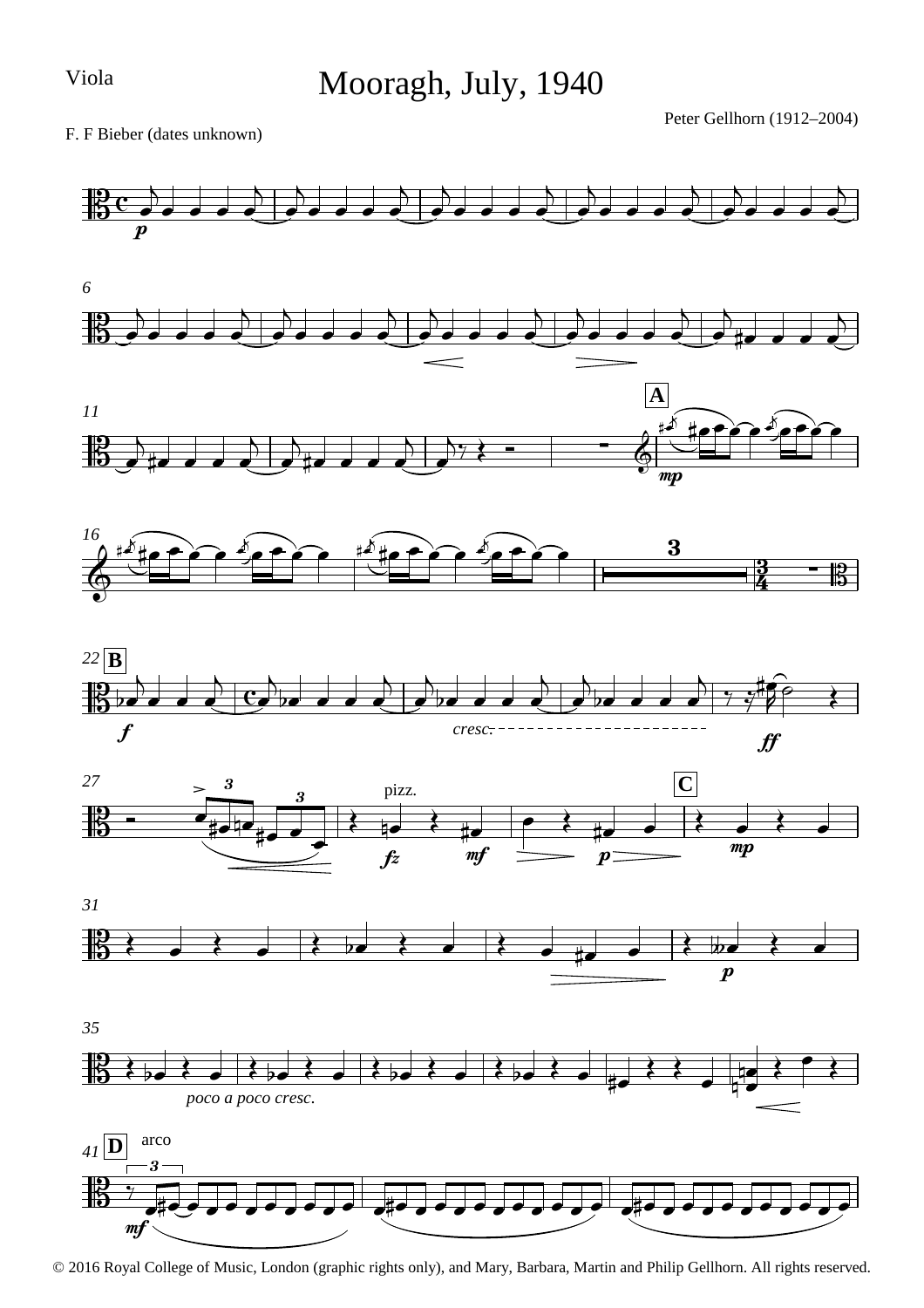

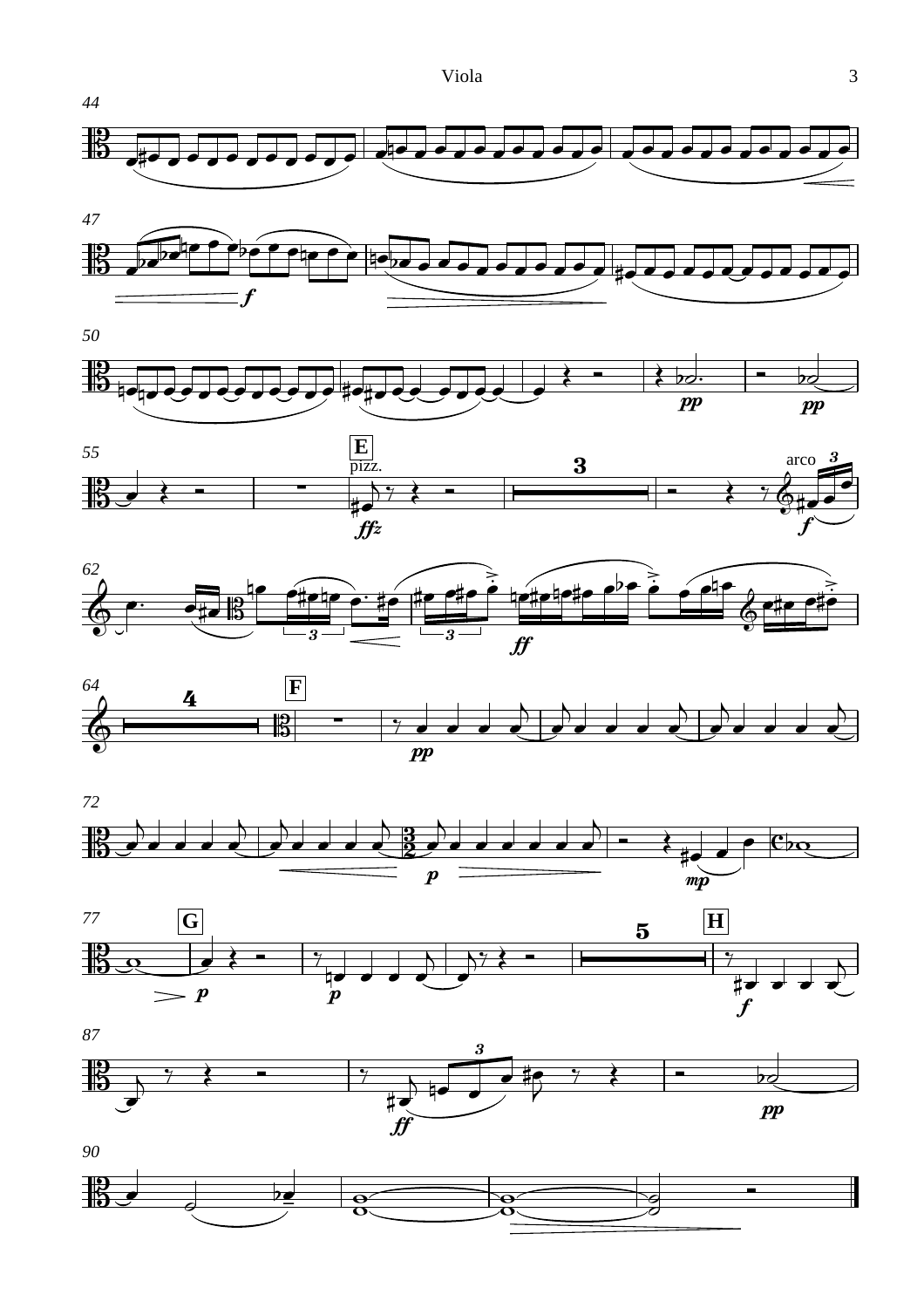Violoncello Mooragh, July, 1940

#### F. F Bieber (dates unknown)

Peter Gellhorn (1912–2004)















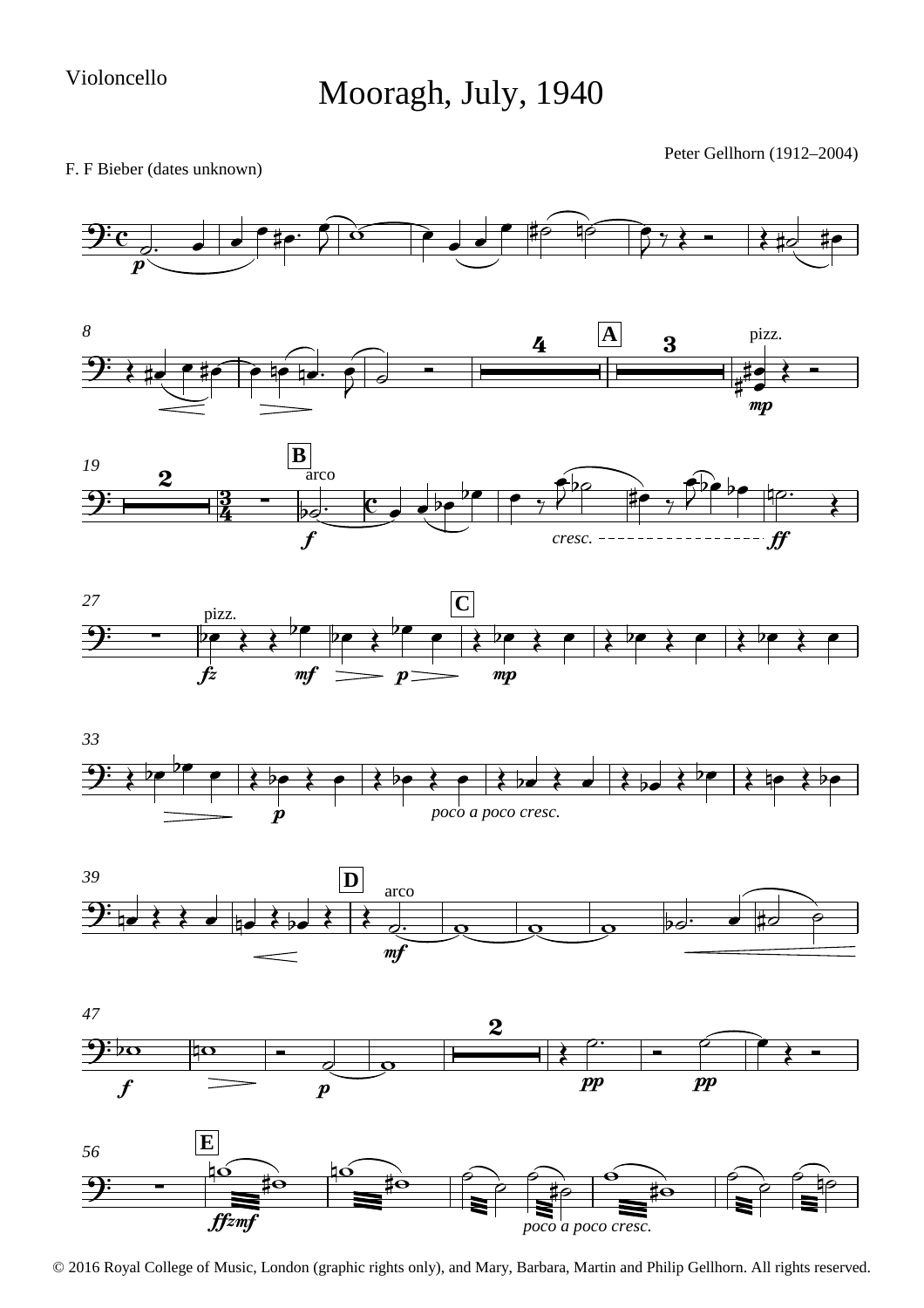







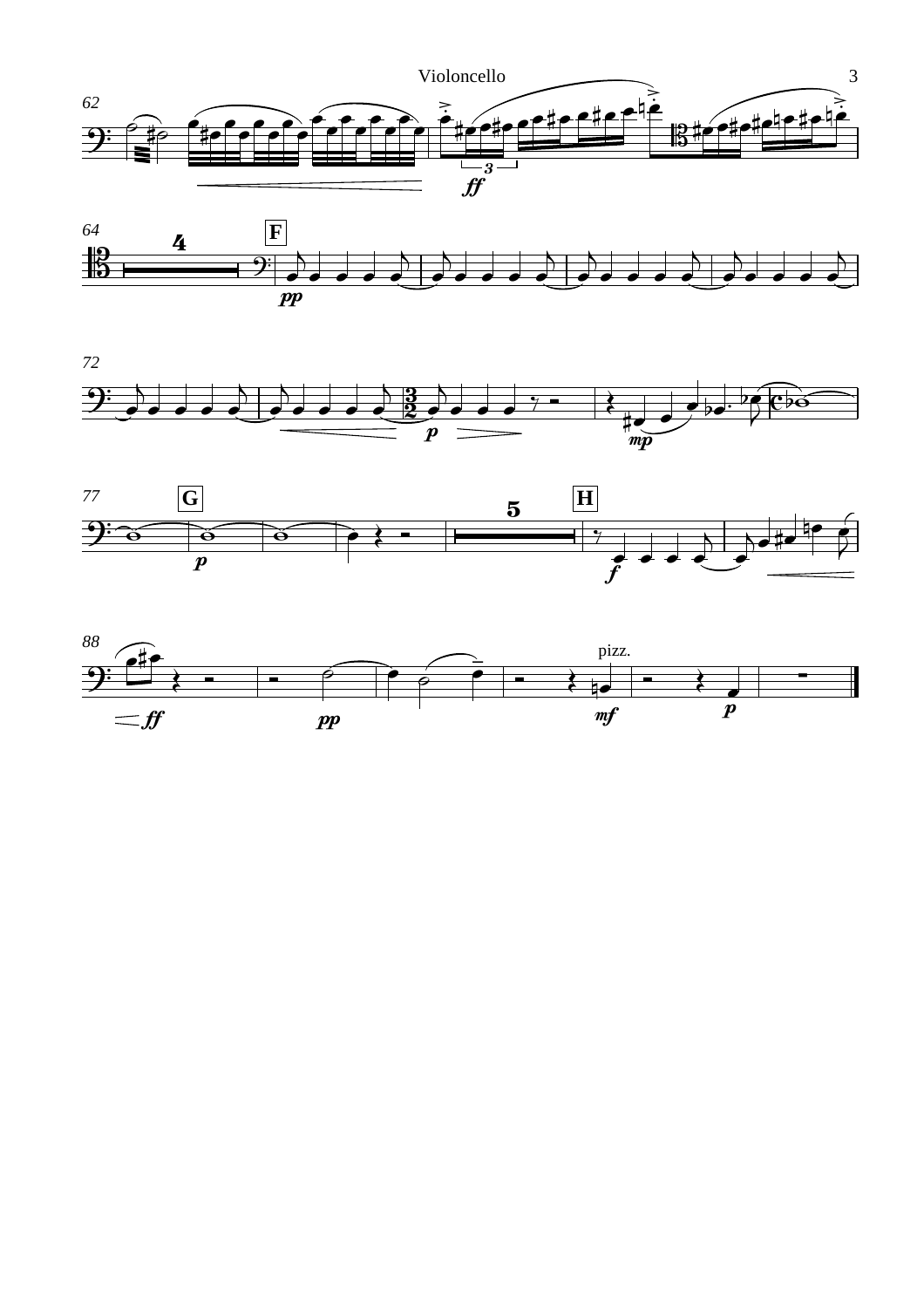Mooragh, July, 1940

#### F. F Bieber (dates unknown)

Peter Gellhorn (1912–2004)



<sup>© 2016</sup> Royal College of Music, London (graphic rights only), and Mary, Barbara, Martin and Philip Gellhorn. All rights reserved.